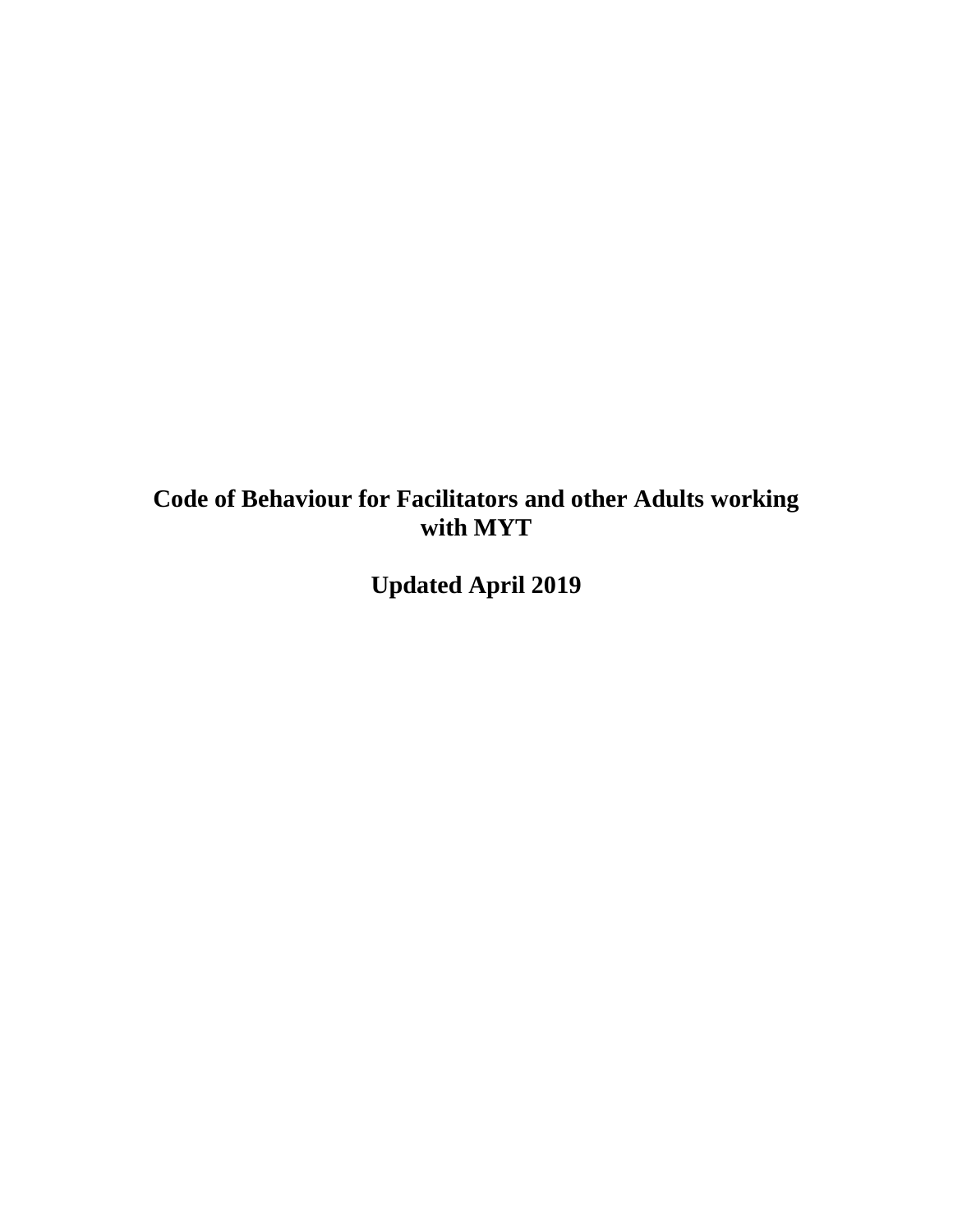| <b>Table of Contents</b>                                                          |  |
|-----------------------------------------------------------------------------------|--|
|                                                                                   |  |
|                                                                                   |  |
|                                                                                   |  |
|                                                                                   |  |
|                                                                                   |  |
|                                                                                   |  |
|                                                                                   |  |
|                                                                                   |  |
|                                                                                   |  |
|                                                                                   |  |
|                                                                                   |  |
|                                                                                   |  |
|                                                                                   |  |
|                                                                                   |  |
|                                                                                   |  |
|                                                                                   |  |
| 7. Tips on Social Networking from Young People for Young People  4                |  |
|                                                                                   |  |
|                                                                                   |  |
| 10. Code of Behaviour for Facilitators and other Adults working with MYT  4       |  |
|                                                                                   |  |
|                                                                                   |  |
|                                                                                   |  |
|                                                                                   |  |
|                                                                                   |  |
|                                                                                   |  |
|                                                                                   |  |
| Good Practice for use of mobile phones, e-mail & social network communications: 7 |  |
|                                                                                   |  |
|                                                                                   |  |
|                                                                                   |  |
|                                                                                   |  |
|                                                                                   |  |
|                                                                                   |  |
|                                                                                   |  |
|                                                                                   |  |
|                                                                                   |  |
|                                                                                   |  |
|                                                                                   |  |
|                                                                                   |  |
|                                                                                   |  |
|                                                                                   |  |
|                                                                                   |  |
|                                                                                   |  |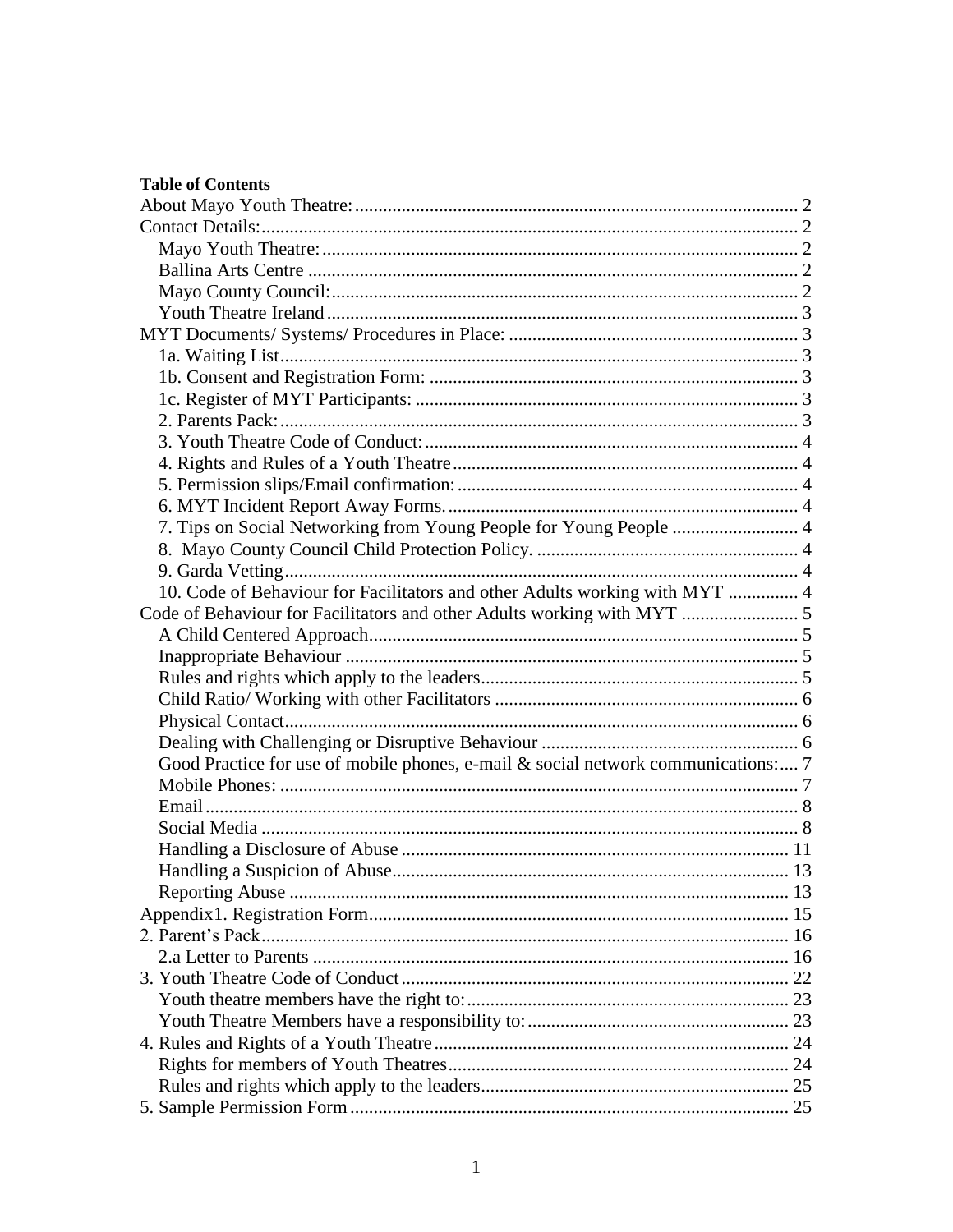| 7. Tips on Safe Social Networking from Young People for Young People:  30 |  |
|---------------------------------------------------------------------------|--|

# <span id="page-2-0"></span>**About Mayo Youth Theatre:**

The Youth Theatre is aimed at anyone aged between 14 and 22 with an interest in any aspect of drama, whether it is acting (for theatre or film), music, dance, sound, lighting, production management and scriptwriting. Established in 1999, MYT not only aims to facilitate the enjoyment of drama but also aims to promote, develop and support high quality youth theatre. It emphasizes personal and social development equally with the attainment of artistic excellence. In youth theatre personal and social developments are as important as artistic quality.

# <span id="page-2-1"></span>**Contact Details:**

### <span id="page-2-2"></span>*Mayo Youth Theatre:*

| <b>Name of Organisation:</b> | Mayo Youth Theatre (MYT)                              |
|------------------------------|-------------------------------------------------------|
| <b>Facilitator of MYT:</b>   | Ronán Colhoun                                         |
| <b>Times MYT meet:</b>       | Monday $6.30 \text{pm} - 8.30 \text{pm}$              |
| <b>Venue Address:</b>        | Ballina Arts Centre, Barrett Street Ballina, Co. Mayo |

### <span id="page-2-3"></span>*Ballina Arts Centre***:**

Sean Walsh 086 3080511/ 096 73593. Ballina Arts Centre, Barrett St, Ballina, Co.Mayo. [ballinaartscentre@eircom.net](mailto:ballinaartscentre@eircom.net)

### <span id="page-2-4"></span>*Mayo County Council:*

### **Child Protection Liaison Officer Mayo County Council**:

Fiona Campbell, Mayo County Council, + 353 (0) 94 90 64501, 087 7993129, **Ms. Carol Gilmartin, Deputy Child Protection Liaison Officer,** + 353 (0**)**94 90 64508

#### **Arts Officer Mayo County Council:**

Ann Marie Mc Ging, Arts Office, Áras an Chontae, The Mall, Castlebar, Co. Mayo  $\frac{\text{ameging}\omega_{\text{mayococo.}}}{\text{mayococo.}}$  + 353 (0) 94 9064366 087 2830538

#### **Assistant Arts Officer Mayo County Council**

Arts Office, Áras an Chontae, The Mall, Castlebar, Co. Mayo. Arts Office, 094 90 64376, [mayoarts@maycoco.ie](mailto:mayoarts@maycoco.ie)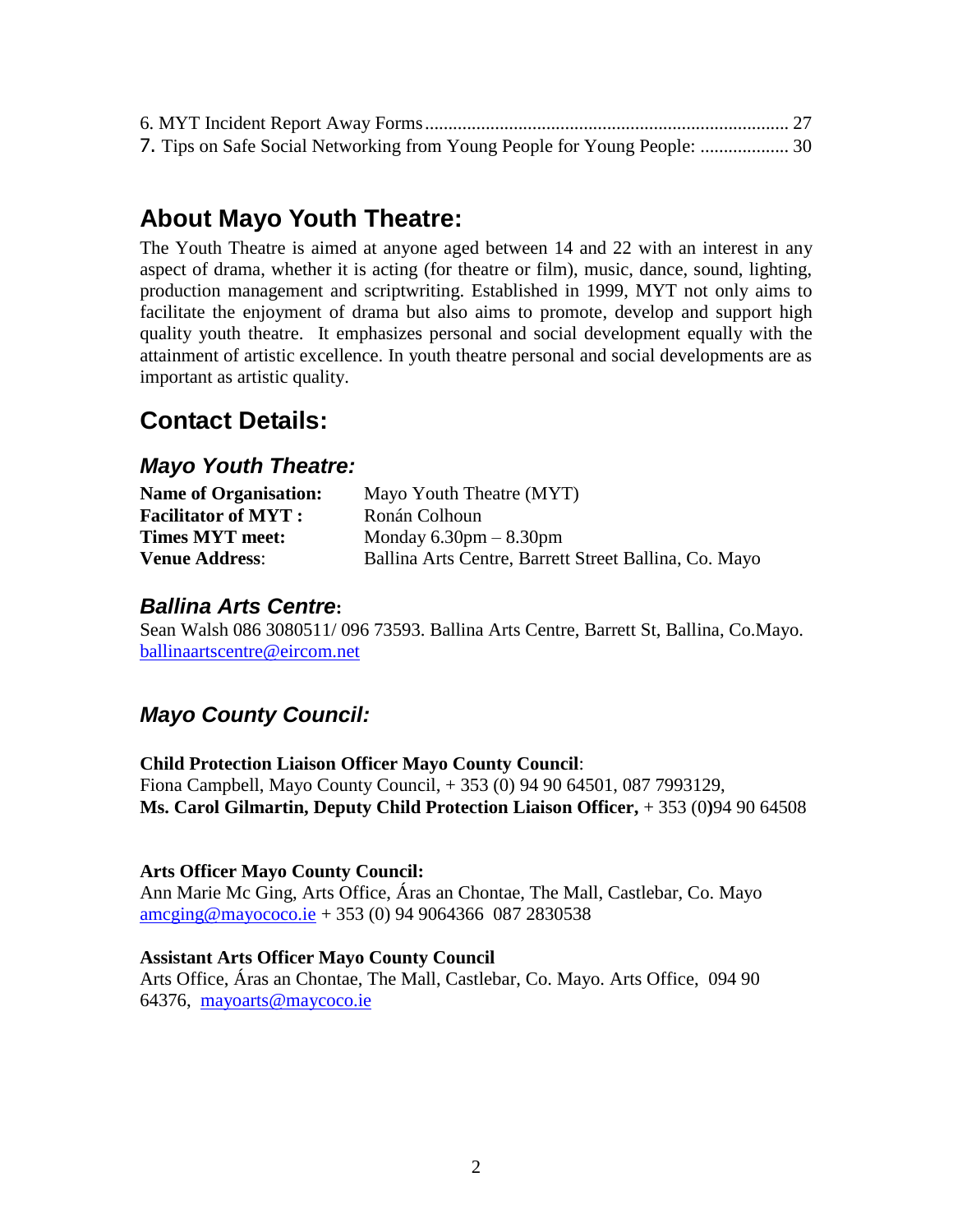### <span id="page-3-0"></span>*Youth Theatre Ireland*

7 North Great George's Street, Dublin 1, Ireland Tel:+353 1 878 1301 Email[:info@youththeatre.ie](mailto:info@youththeatre.ie) Designated Person: Katie Martin katie@youththeatre.ie

### <span id="page-3-1"></span>**MYT Documents/ Systems/ Procedures in Place:**

<span id="page-3-2"></span>(Relevant forms included in Appendix)

### *1a. Waiting List*

Those wishing to join Mayo Youth Theatre need to get in touch with Mayo Arts Service. Ballina Arts Centre and the MYT Facilitator will advise those interested in participating to contact Mayo Arts Service. Mayo Arts Service will require contact details of parents/guardians, including age and gender of child and for the parent/guardian to outline any medical conditions or disabilities that Mayo Arts Service should be aware of. Mayo Arts Service endeavor to allocate a place on a first come first served basis, depending on available spaces in the youth theatre. Spaces become available each year when MYT participants leave for college or sometimes when the participant is in an exam year.

### <span id="page-3-3"></span>*1b. Consent and Registration Form:*

At the start of the MYT term each participant under 18 are required to get their parent/guardian to fill out a signed Parental Consent/ registration form which contains contact details of the participant, their parents/guardians, and emergency contact details. Those over 18 can fill the form out themselves. Members are asked if there are any medical conditions that the facilitator should be aware of. It is mandatory that these forms are completed in order for a participant to be part of MYT. Forms need to be returned to Mayo Arts Service promptly. The form outlines a privacy statement and consent is sought for use of the personal data provided and is in line with General Data Protection Regulation (GDPR).

# <span id="page-3-4"></span>*1c. Register of MYT Participants:*

Arts Office Mayo County Council collate the parental consent/registration forms and maintain a register of MYT participants, including emergency contact details. This is copied to the MYT facilitator.

### <span id="page-3-5"></span>*2. Parents Pack:*

When new participants join MYT, parents are sent a Parents Pack which contains the following information

• Letter to parents which gives information on MYT and Facilitators contact details.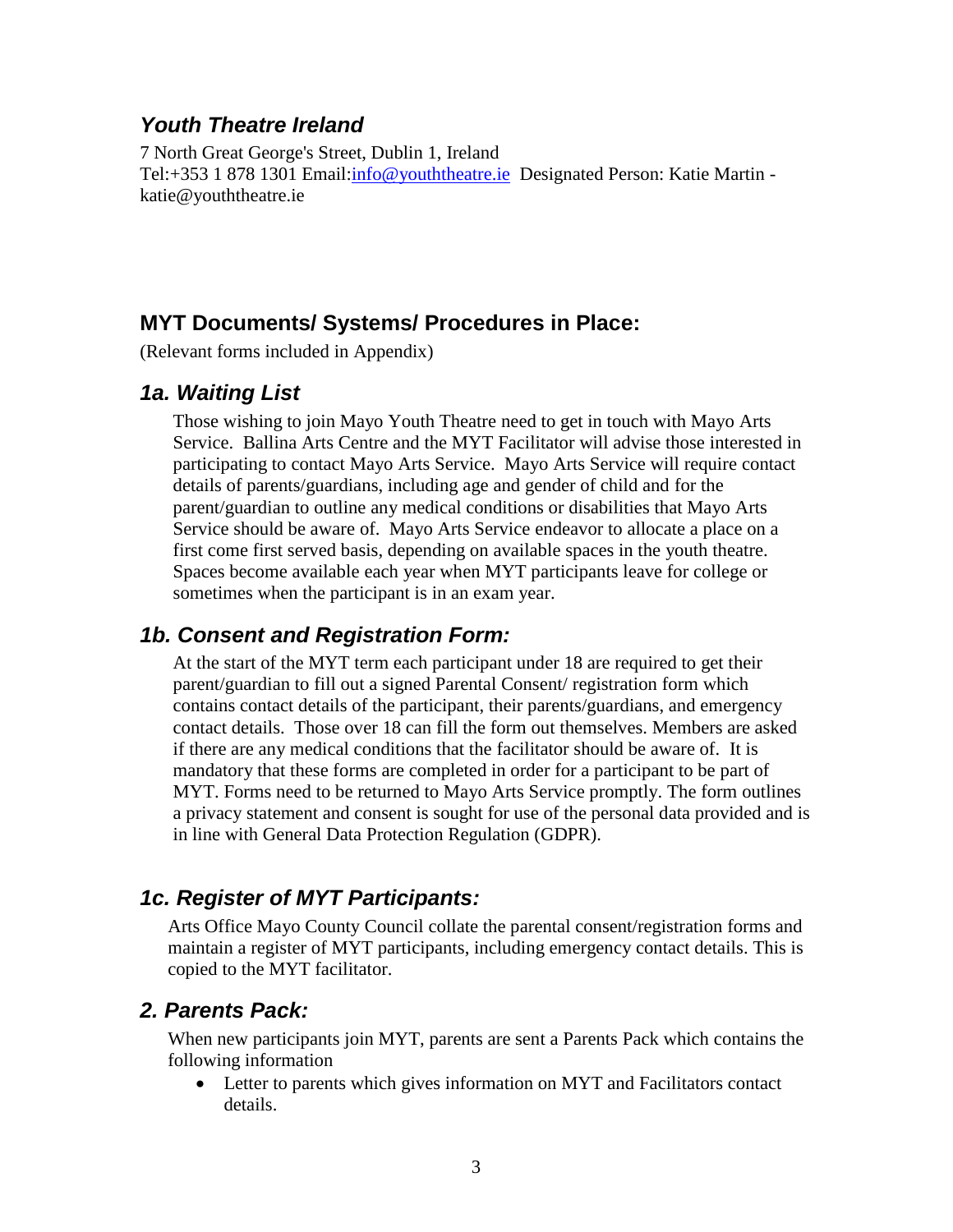- Timetable of workshop dates.
- Parents are also requested to return consent/registration form for their teenager to attend MYT and Photos of their teenager to be taken.

## <span id="page-4-0"></span>*3. Youth Theatre Code of Conduct:*

A Youth Theatre code of conduct is in place which outlines the Members rights and responsibilities. The code of conduct is devised and agreed by the members of MYT and displayed in their Workshop space.

## <span id="page-4-1"></span>*4. Rights and Rules of a Youth Theatre***:**

A Rights and Rules of a Youth Theatre document outlines the rights for the Members of the Youth Theatre and for the Facilitator.

## <span id="page-4-2"></span>*5. Permission slips/Email confirmation:*

Permission slips/Email confirmation are sought from parents each time participants attend a show or event organised by Mayo Arts Service.

# <span id="page-4-3"></span>*6. MYT Incident Report Away Forms.*

Details of any accident / incident on away trips are reported in this form.

# <span id="page-4-4"></span>*7. Tips on Social Networking from Young People for Young People*

A document compiled by young people for young people with useful social networking tips.

# <span id="page-4-5"></span>*8. Mayo County Council Child Protection Policy.*

\_\_\_\_\_\_\_\_\_\_\_\_\_\_\_\_\_\_\_\_\_\_\_\_\_\_\_\_\_\_\_\_\_\_\_\_\_\_\_\_\_\_\_\_\_\_

Mayo County Council have a child protection policy document in place which is available on the Mayo County Council website.

[http://www.mayococo.ie/en/PublicationsandForms/CorporateDocuments/Index.aspx#d.en](http://www.mayococo.ie/en/PublicationsandForms/CorporateDocuments/Index.aspx#d.en.13516) [.13516](http://www.mayococo.ie/en/PublicationsandForms/CorporateDocuments/Index.aspx#d.en.13516)

# <span id="page-4-6"></span>*9. Garda Vetting*

MYT Facilitator has undergone Garda Vetting. All staff at Ballina Arts Centre have also undergone Garda Vetting as have the staff at the Arts Office.

## <span id="page-4-7"></span>*10. Code of Behaviour for Facilitators and other Adults working with MYT*

(this document)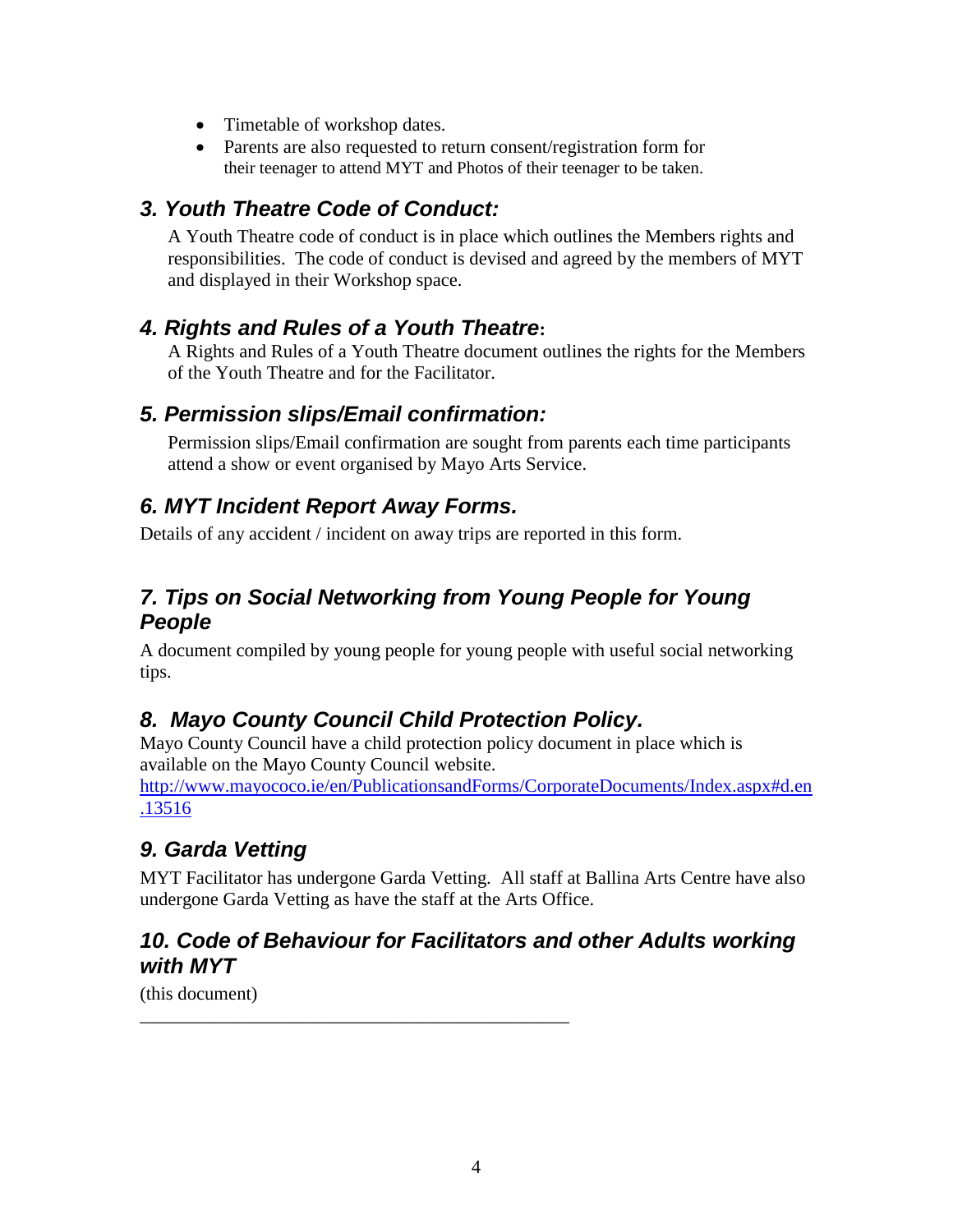# <span id="page-5-0"></span>**Code of Behaviour for Facilitators and other Adults working with MYT**

# <span id="page-5-1"></span>*A Child Centered Approach*

- Treat all children and young people equally
- Listen to and respect children and young people
- Create an atmosphere of trust
- Involve children and young people in decision-making as appropriate
- Provide encouragement, support and praise (based on effort rather than achievement)
- Use appropriate language (physical and verbal)
- Offer constructive criticism when needed
- Treat all children and young people as individuals
- Respect differences of ability, culture, belief, ethnicity and sexual orientation
- Respect a child's or young person's personal space
- Discuss boundaries on behaviour and related sanctions, as appropriate, with children, young people and their primary careers
- Encourage feedback from groups and individuals
- Use age-appropriate teaching aids and materials
- Be aware of a child's or young person's other commitments when scheduling activities
- Be cognizant of a child's or young person's limitations, due to a medical condition for example

# <span id="page-5-2"></span>*Inappropriate Behaviour*

- Avoid spending unnecessary time alone with children and young people
- Don't use or allow offensive or sexually suggestive physical or verbal language.
- Don't single out individual children or young people for excessive attention such as favouritism, criticism, ridicule or unwelcome focus of attention.
- Don't allow or engage in inappropriate touching in any form
- Do not engage in any form of physical chastisement or humiliation.
- Don't socialise inappropriately with children or young people outside of structured activities.

# <span id="page-5-3"></span>*Rules and rights which apply to the leaders*

(taken from Rights and Rules of a Youth Theatre document)

- The leaders of Mayo Youth Theatre should know their own limitations. They should never overreach or exhaust themselves.
- The leaders of Mayo Youth Theatre should be aware of their own level of competence in relation to the young people in their group.
- The leaders of Mayo Youth Theatre should have sufficient skills to enable him/her to put together safe and worthwhile activities for the group.
- The leaders of Mayo Youth Theatre should have sufficient knowledge of any medical condition (e.g. diabetes, asthma etc.) of any of the members of the group.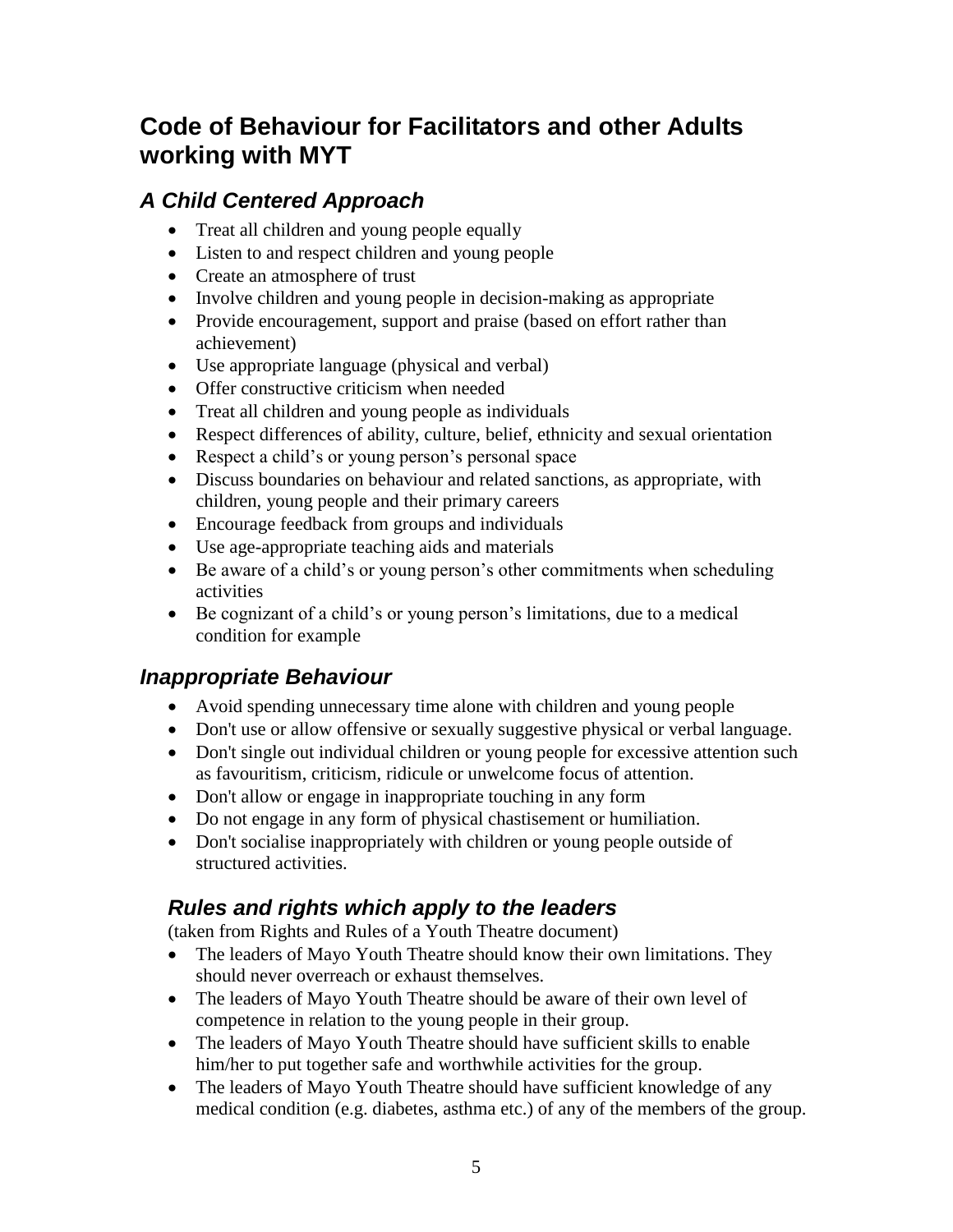- The leaders of Mayo Youth Theatre should encourage a free flow of information with the parents/guardians of the members of the group.
- The leaders of Mayo Youth Theatre should have a mentor, friend or counsellor to act as a sounding board for ideas as well as an occasional shoulder to cry on.
- The leaders of Mayo Youth Theatre should develop relationships with local agencies such as the Gardaí.

## <span id="page-6-0"></span>*Child Ratio/ Working with other Facilitators*

- On away trips, MYT operate on a 1:8 Adult to child ratio with 1 other responsible adult present.
- When a facilitator is giving a workshop, the MYT Facilitator, a member of Ballina Arts Centre Staff or a member of Arts Office staff, a youth theatre participant over the age of 18 or a youth theatre participant operating in a cofacilitating role are present.

# <span id="page-6-1"></span>*Physical Contact*

Physical contact is appropriate when needed:

- To teach or correct posture.
- To provide comfort and reassurance e.g., if a child is hurt or distressed.
- To provide physical assistance where needed, relevant to the age and ability.
- To provide safety or help in an emergency.

Touch should be:

- In response to the need of the child and activity not of the adult.
- Explained and clarified in advance check children or young peoples comfort level when doing touch exercises.
- With the child's consent- resistance from the child should be respected.
- Open and not secretive.
- Governed by the age, ability or development of the child.
- Used as necessary in an emergency or dangerous situation.

### <span id="page-6-2"></span>*Dealing with Challenging or Disruptive Behaviour*

Disruptive behaviour is unacceptable, and disruptive children will be asked by the facilitator to behave. Disruptive behaviour will be reported to their parent/guardian. lf a child continues to be disruptive s/he will be advised that s/he is causing a disturbance and given a warning. A warning letter may be sent to the parent/guardian stating that further disruptions may result in withdrawal of facilities or services to the child. lf a child is in danger to themselves or others further action may be required i.e. parent/Gardai to be contacted.

When dealing with a disruptive child, it is recommended that where possible more than one responsible adult be present. Instances of disruptive behaviour that require the intervention of the facilitator, and which put at risk the safety and well being of others, must be documented. The report shall describe:

• The programme or activity running at the time;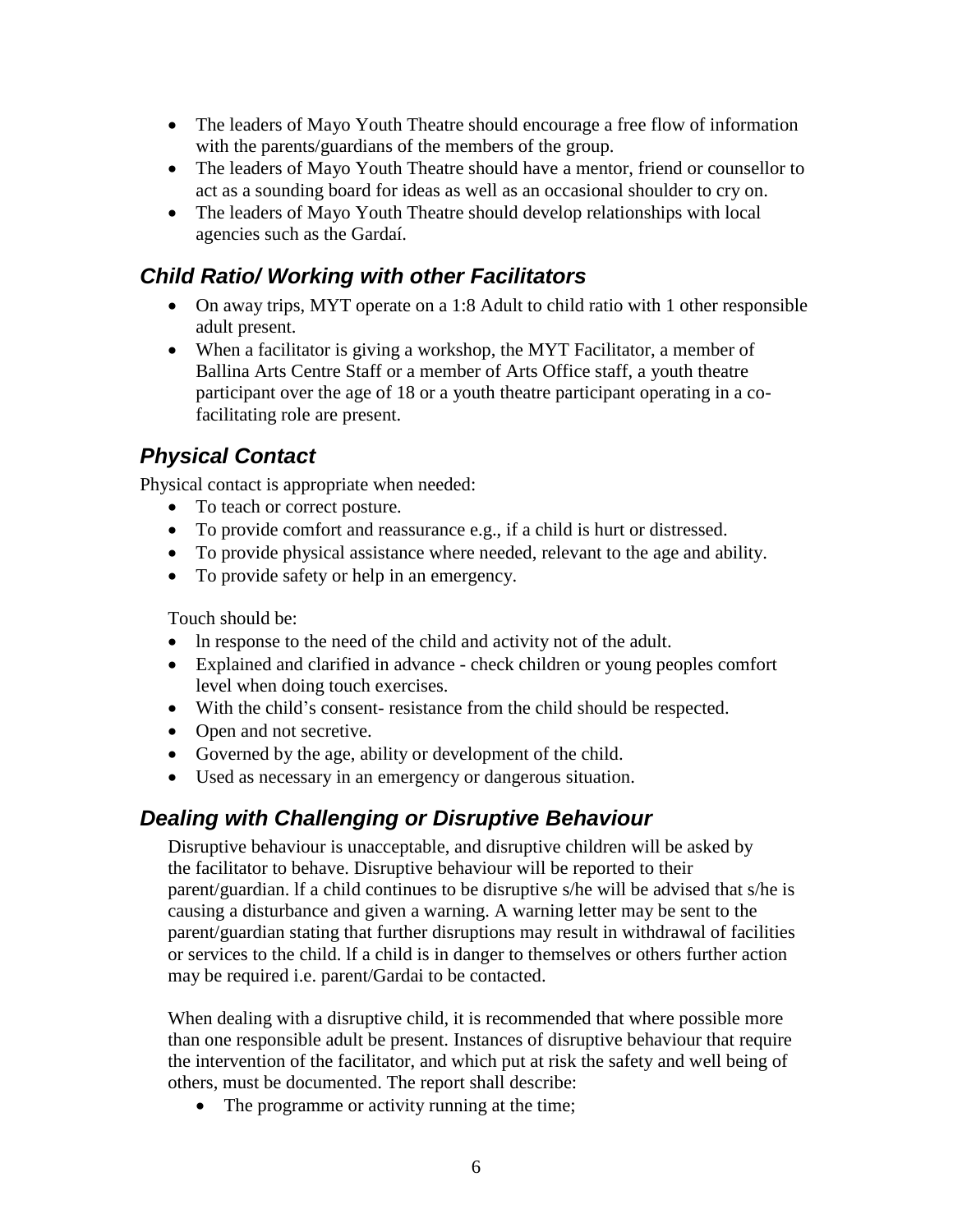- What happened;
- Who was involved;
- Where and when it happened;
- What was said, if significant;
- Any injury to person or property;
- How the situation was resolved;
- An incident Report Form shall be completed

# <span id="page-7-0"></span>*Good Practice for use of mobile phones, e-mail & social network communications:*

### <span id="page-7-1"></span>*Mobile Phones:*

- A youth theatre should have a mobile that is the 'official' mobile phone rather than being dependent on leaders' own personal mobile phones.
- Text messages should be kept to a minimum and as much as possible sent at reasonable hours and to give as much notice as possible re any cancellations or changes to scheduled meetings.
- Do not provide youth theatre members' contact details to any third party. If you feel that it is appropriate to do so (e.g. a local newspaper wants to interview a young person involved in the youth theatre)you should get explicit permission to do so. lf under 18, this should come from the parents.
- Ensure access to members' mobile and other contact details are controlled.
- Try to stick to sending group texts rather than texting individual members
- Leaders should not take photos of young people on their own personal mobile phones
- Youth theatres should ensure they have parental permission for the taking and use of photos and that they follow good practice guidelines on the distribution and use of these images.
- Never send any communication that could be interpreted as offensive or
- indecent
- Strongly emphasise the seriousness of mobile phone bullying to members
- Ensure that staff know what to do if they have a suspicion of abuse relating to mobile phone use i.e. follow the youth theatre's child protection reporting procedures. A decision may be taken to inform the Child and Family Agency.
- The Designated Person should inform parents/primary carers, if they have a concern relating to abuse, unless they believe that doing so will put the young person at any risk.
- Encourage members to voice any concerns they have in relation to mobile phone use, particularly use associated with the youth theatre
- Promote greater awareness among your members of the safe use of mobile phones phones. For example inform them:
- $\triangleright$  never give out personal details that could be used to identify or locate them
- $\triangleright$  Not respond to texts/voice messages from strangers
- $\triangleright$  let a parent/trusted adult know if they are receiving calls from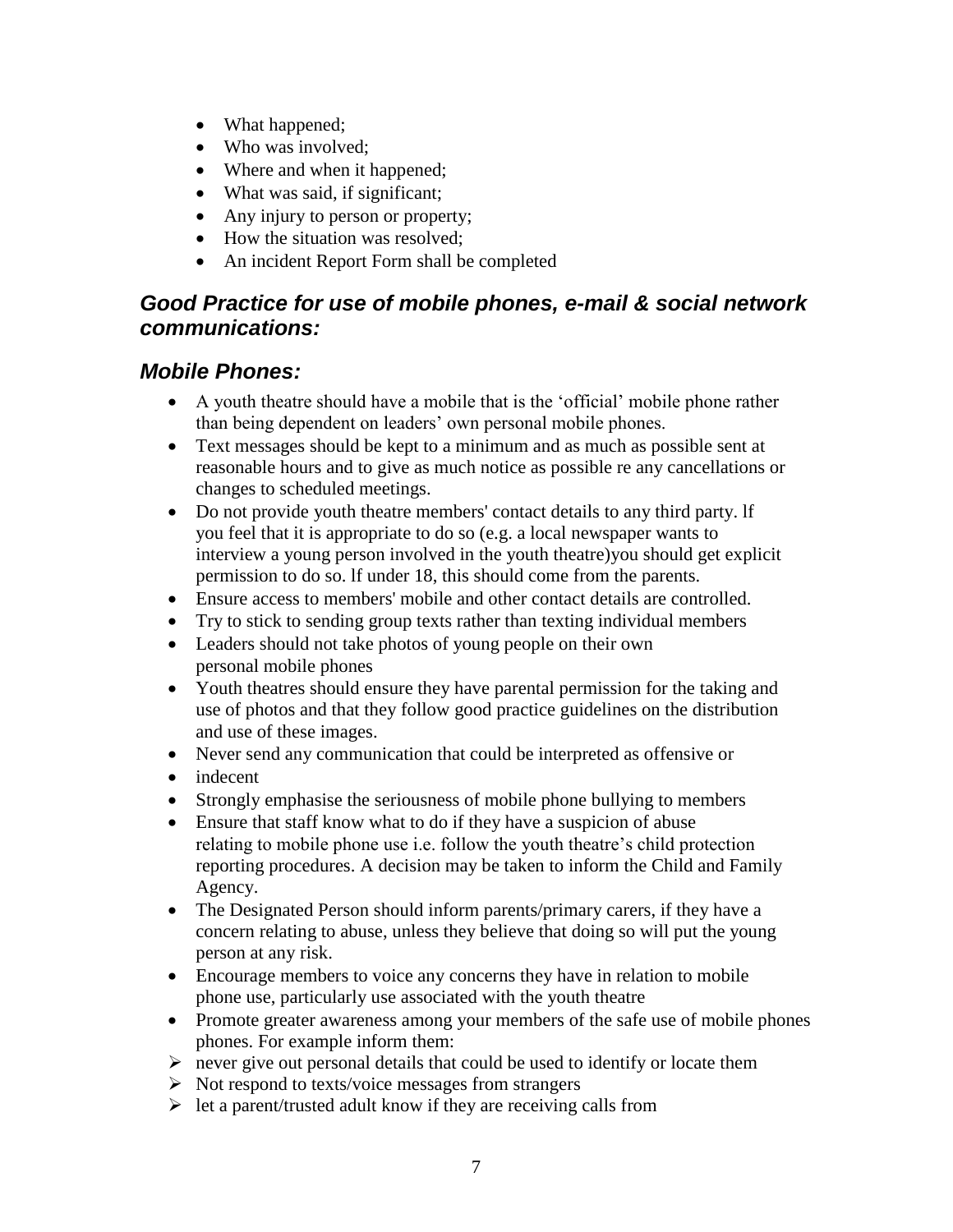- ➢ strangers
- $\triangleright$  To always inform an adult they trust if they receive a message that makes them feel uncomfortable
- ➢ That they should never trust a person is who they say they are. Inform them all texts sent in relation to the youth theatre will only be sent from the youth theatre phone and they should ignore communications from any other phones.

# *Email*

<span id="page-8-0"></span>-

Most of the information and advice provided in relation to mobile phone use also applies to the use of email. Here are a few extra points to consider:

• Leaders should use the youth theatre email account rather than their own personal email.

• Try to send group emails rather than emails to individual young people. If you do have to send an email to one young person, it is a good idea to also send it to another adult involved in the youth theatre such as Facilitator or Mayo Arts Service.

• Don't pass on circular emails or 'joke' emails to members even if they seem

innocuous. Try and keep the email account strictly for youth theatre business • Email communications can also be used to groom and target young people for abuse. If a leader has a concern with regard to an email, they should follow the youth theatre's procedures for reporting welfare and child protection concerns.

# <span id="page-8-1"></span>*Social Media*

Make a clear statement of the kinds of behaviour that are not acceptable when using any social media platform associated with the youth theatre. These should include:

- Bullying or harassment of any other user,
- Adding content that can be interpreted as offensive or inappropriate,
- Use of inappropriate language,
- Creating links to content from other sites that is inappropriate and/or offensive and does not comply with the ethos of the youth theatre,
- The misuse or taking out of context of any content on the site including images or video footage,
- The tagging or identification of young people in images. Tagging involves adding names to photos.

You should familiarise yourself with terms and conditions of any social media platforms you use and you can use their rules to help inform your members about safe use of these platforms.

Monitor the site(s) you are using on a regular basis. It would make sense for one person or a small group of people to be responsible for this.

Any inappropriate content should be removed as soon as you become aware of it. Make sure that whoever is responsible for establishing and monitoring your presence on social media familiarises themselves with the various settings and privacy options. Below are the sort of questions you need to answer: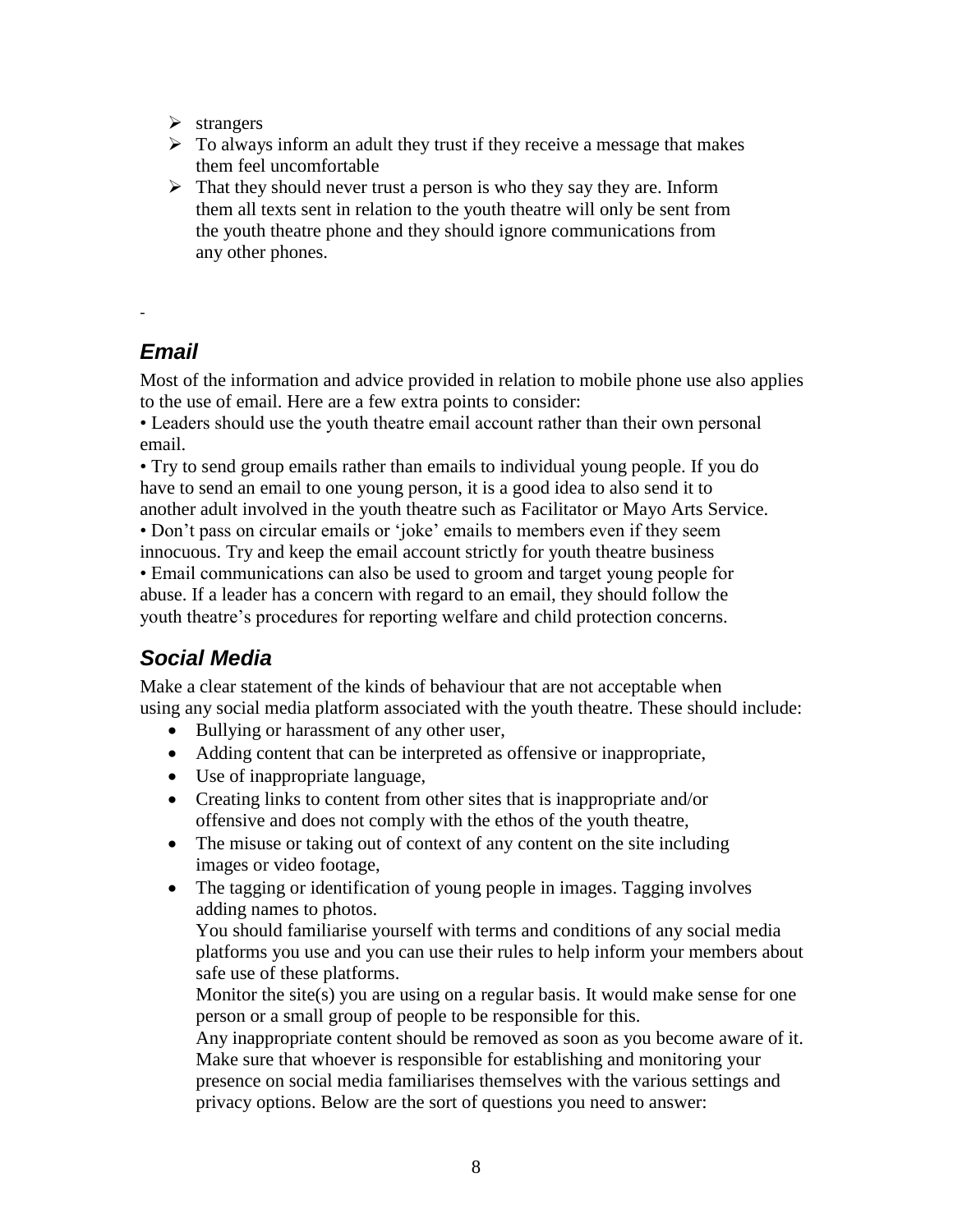- Can anyone view the content of the page or is it restricted to members/friends only?
- Can anyone post content or comments or is it just the administrators?
- Is it easy to remove/edit content?
- Can anyone view photos and/or tag people in photos?
- Is there an age restriction on who can sign up? Can you set our own age restrictions?
- Can you restrict who uses the site/page in any other ways?
- Can you accept/decline members/friends?
- Is it possible to remove a user/friend/member?
	- o Inform parents if you use social networking. It is a good idea to get permission from

parents for those under 18 who wish to sign up to a site. You could request this permission on the general youth theatre Parental Consent Form. As already alluded to, it can be difficult to separate your own personal presence on a social networking site such as Facebook from that of the youth theatre. You could

- set up an identity that you use just for administering the youth theatre's page.
- Always be mindful that as a leader who works with young people, you need to be
- careful about how you appear in the public domain.
	- o If you become aware of inappropriate or abusive content, most platforms have a
- facility for reporting such content to those who run the social media platform. Some
- platforms have a setting that if activated will send you notifications if inappropriate
- content is posted.
	- o Aim to increase awareness among members and leaders of the risks involved in
- using social media particularly social networking sites or chatrooms. These risks are
- not solely related to the threat of abuse but also include identity theft and fraud.
	- o It is important to emphasise that just because a user seems to be part of a
- restricted network or shared interest group, a young person still needs to be careful.
- It is easy to create a fake identity and lie about your age when using social media.
	- o Have a discussion around cyber-bullying. Members should be made aware of the
- effects of such behaviour on the victim but also the potential consequences for
- those who carry out bullying. This topic should be included in any general
- discussion around bullying. It is recommended that bullying be discussing during
- the drafting of a Group Contract. (See Appendix 5 of the Welfare and Child
- Protection Guidelines for more information on how to deal with bullying)
	- o Encourage open communication with youth theatre members. Encourage them to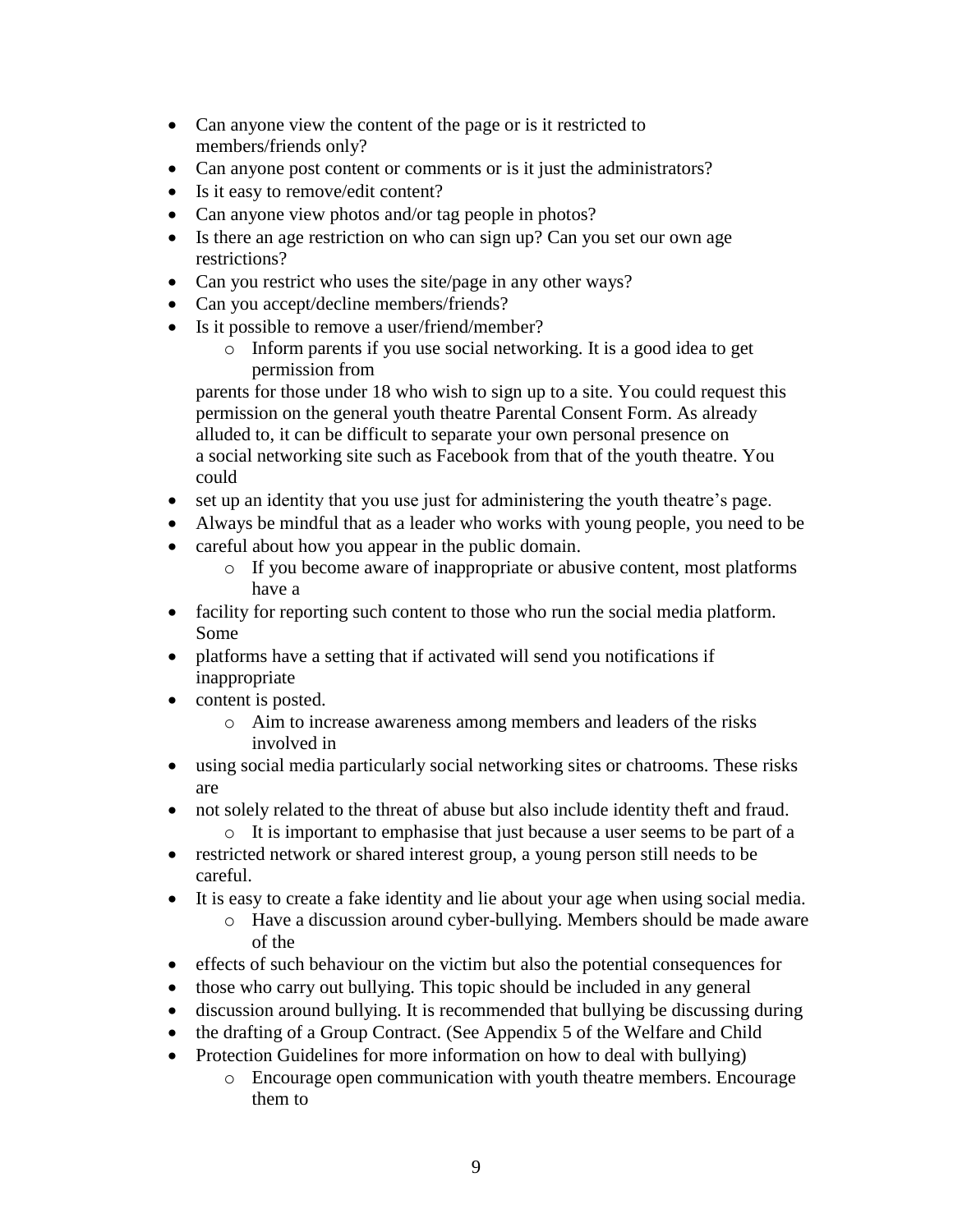- voice any concerns they have about their use of the Internet.
	- o Don't reveal any of the personal or contact details of members and encourage your
- members to do the same. For example, don't tag members in photographs.
	- o When using images/video footage of young people, be mindful of how they could
- be used inappropriately. Never post any image or content that is potentially
- embarrassing to a young person. It is better to post group photos than shots of
- individual young people.
	- o Seek permission from parents/primary carers for use of images/video footage and
- make it clear how they will be used. You should request permission on the youth
- theatre's Parental Consent Form.
- $^{\bullet}$  7
- o Ensure any outside photographers, filmmakers etc. are aware of your guidelines for
- capturing/use of images and footage.
	- o Take any complaints seriously and use the youth theatre's complaints procedures.
- (See Section on Handling Complaints for more information)
	- o Sometimes users can create an 'unofficial' page or group associated with the youth
- theatre. For example youth theatre alumni could set up a Facebook page. It is worth
- considering what your approach to this would be. While you are not directly in
- control of it, content will still reflect on the youth theatre.
- Tips for Young People:
- The following guidance for young people on safe use of the Internet is adapted from good
- practice advice provided by the National Youth Council of Ireland on
- www.websafety.youth.ie
	- o Nothing is private on the Internet.
	- o Don't share personal or revealing information i.e. passwords/phone
- number/address.
	- o Don't believe everyone is who they say they are.
	- o Remember whatever goes on line can be viewed forever.
	- o Know your rights when using the Internet.
	- o You are responsible for what you do online.
	- o Do not open emails from people you don't know.
	- o Keep your anti-virus software up to date.
	- o Know what sort of things can get you in trouble or are illegal online and avoid them.
	- o Ignore requests for meeting someone on your own.
	- o Don't send someone a photo of yourself particularly if they ask for a revealing or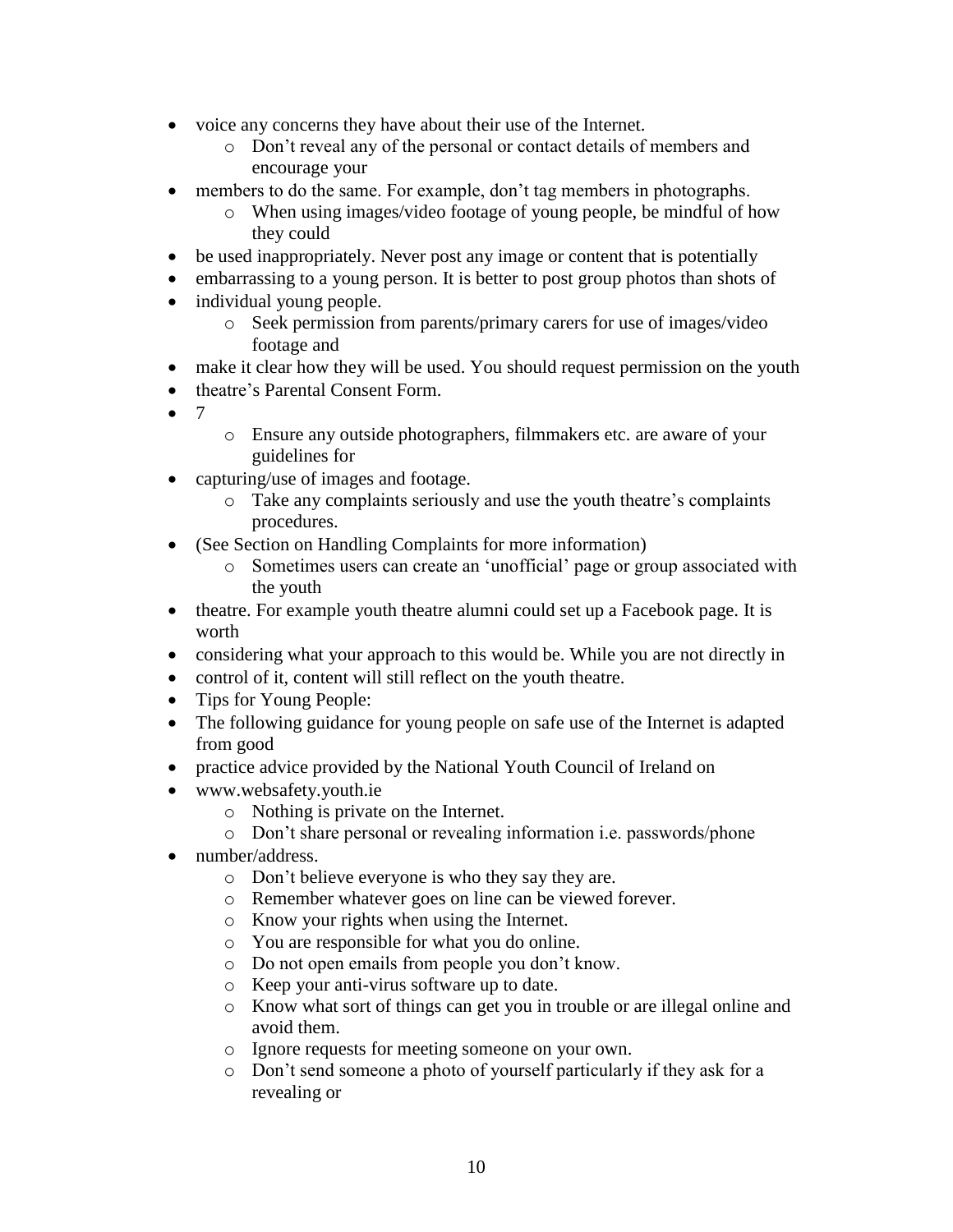- undressed photo of you.
	- o Tell someone if you are concerned about anything.
	- o If you feel something is not right, then it probably isn't.
- Important Note: Under the Child Trafficking and Pornography Act (1998), a person in
- possession of an explicit image of anyone aged under 18 is potentially open to prosecution.
- There have been circumstances where young people have sent explicit images of
- themselves or other young people which have gone viral and been accessed by many
- young people. If you become aware of the young people in your group accessing or
- possessing such images, a report should be made to the Child and Family Agency.

### Tips for Young People:

The following guidance for young people on safe use of the Internet is adapted from good practice advice provided by the National Youth Council of Ireland on www.websafety.youth.ie

- Nothing is private on the Internet.
- Don't share personal or revealing information i.e. passwords/phone number/address.
- Don't believe everyone is who they say they are.
- Remember whatever goes on line can be viewed forever.
- Know your rights when using the Internet.
- You are responsible for what you do online.
- Do not open emails from people you don't know.
- Keep your anti-virus software up to date.
- Know what sort of things can get you in trouble or are illegal online and avoid them.
- Ignore requests for meeting someone on your own.

• Don't send someone a photo of yourself particularly if they ask for a revealing or undressed photo of you.

• Tell someone if you are concerned about anything.

• If you feel something is not right, then it probably isn't.

Important Note: Under the Child Trafficking and Pornography Act (1998), a person in possession of an explicit image of anyone aged under 18 is potentially open to prosecution.

There have been circumstances where young people have sent explicit images of themselves or other young people which have gone viral and been accessed by many young people. If you become aware of the young people in your group accessing or possessing such images, a report should be made to the Child and Family Agency.

# <span id="page-11-0"></span>*Handling a Disclosure of Abuse*

It is hoped that by having the recommended procedures in place, the facilitator or other adults working with MYT will be in a position to react in the most appropriate way. A disclosure of abuse by a member 18 years and older must be handled with the same sensitivity as that of a disclosure by a young person. With the consent of the victim, you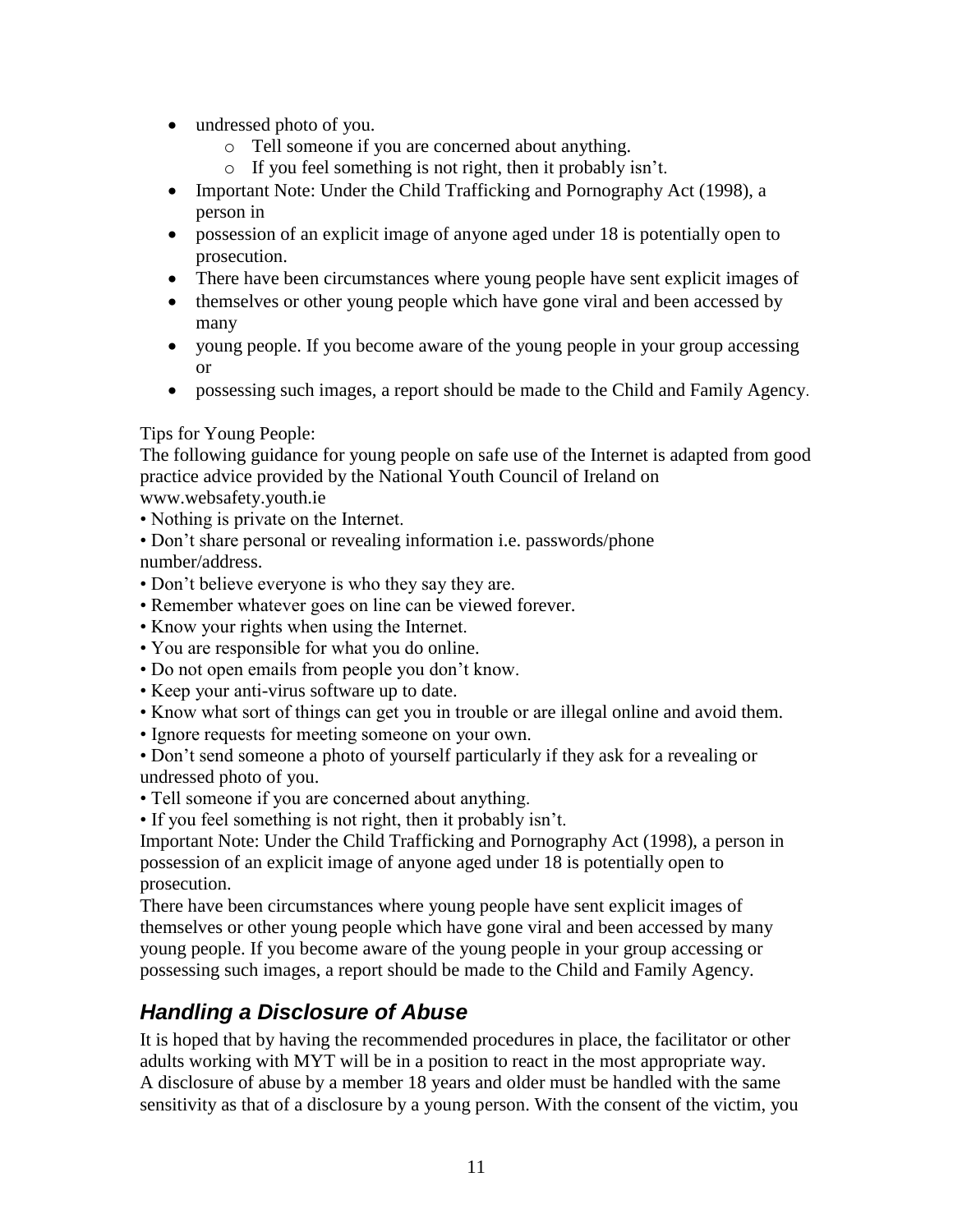must follow the same reporting procedures as with a young person under 18, as the alleged perpetrator may still be in a position to offend.

It is essential to bear the following points in mind:

- **1. The one thing you must not do is nothing.**
- **2. Never attempt to confront an alleged abuser.**

#### **Handling a Disclosure of Abuse**

If a young person in your group discloses to you abuse/abuses perpetrated against him/her, you should:

- ➢ Listen openly without comment, do not interview;
- $\triangleright$  Stay calm. This may be difficult but it is important not to show an extreme reaction to what you are hearing;
- ➢ Avoid making personal assumptions and do not make any judgmental statements against the alleged perpetrator:
- $\triangleright$  Take what the young person is saying seriously;
- $\triangleright$  Acknowledge the risk taken by the young person in telling you;
- $\triangleright$  Reassure the young person that it is OK to tell you;
- ➢ Inform the young person of what your next step will be i.e. that you will have to get advice from Mayo County Council Child Protection Liaison Officer and that you cannot guarantee that you will be able to keep it confidential as statutory bodies may have to be informed;
- ➢ In consultation with a Mayo County Council Child Protection Liasion Officer, write a detailed account as soon as possible; this should be a private and confidential report available only to appropriate personnel within Gardai/Health Board. The report should be written it should outline the following:
	- details of the child/parents/Legal Guardians etc.;
	- details of allegation/concern;
	- details of individual allegedly causing concern;
	- other agencies and or personnel involved with child;
	- details of any referrals;
	- details of person reporting concern and completing report.
- $\triangleright$  Keep a record of your actions.

### **You should not:**

- ➢ Inquire in detail about an alleged incident or incidents with the young person. This should only be done by the appropriate authority such as a Gardai or duty social worker. This protects the young person concerned and also protects the leader in the event of a criminal case being pursued;
- $\triangleright$  Ask leading or invasive questions;
- $\triangleright$  Make promises that you cannot keep around the issue of confidentiality, as you may have to discuss the case with health professionals and others;
- $\triangleright$  Ask the young person to repeat unnecessarily what s/he has told you;
- $\triangleright$  Be tempted to investigate the case yourself; that responsibility lies with the HSE and the Gardai.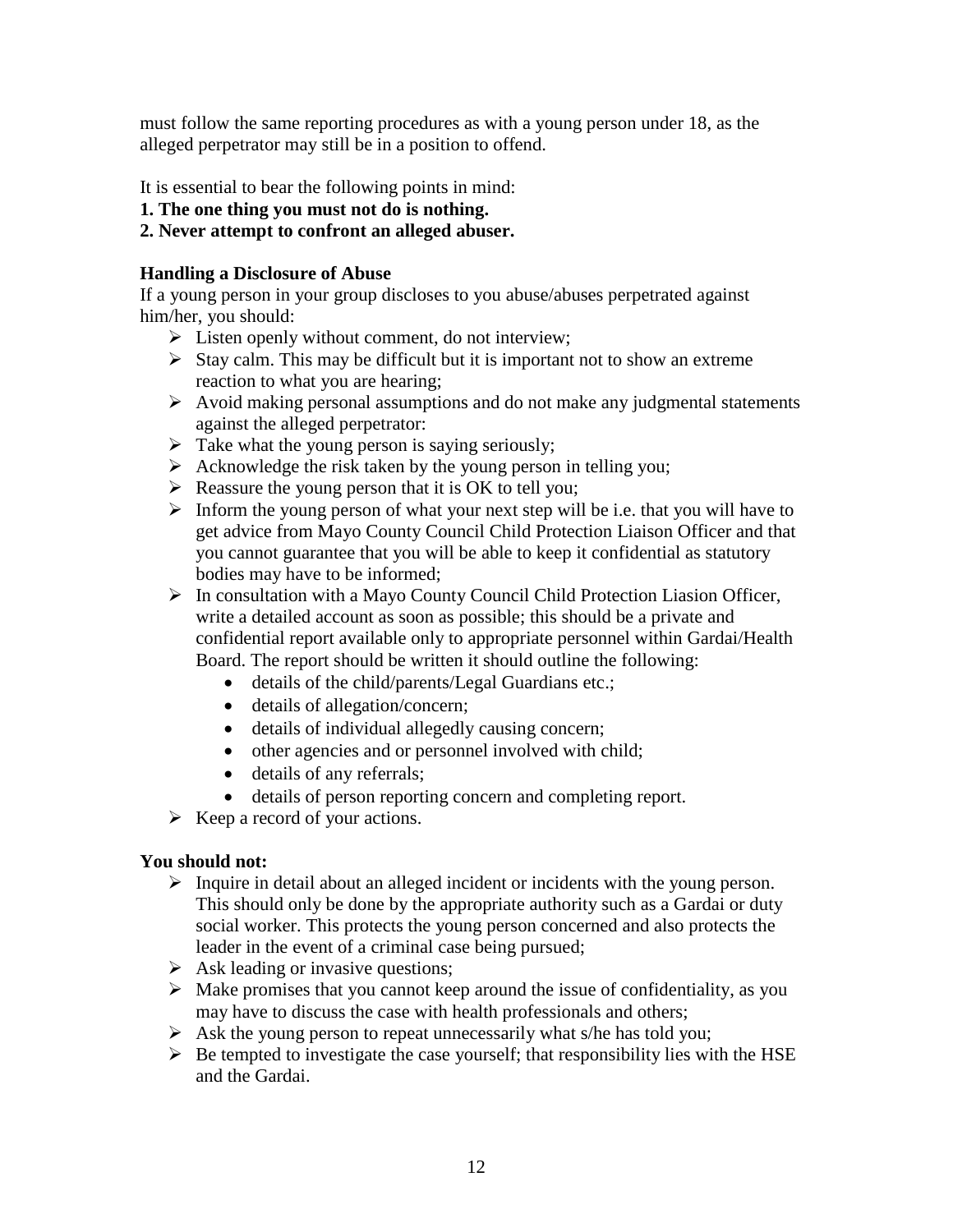# <span id="page-13-0"></span>*Handling a Suspicion of Abuse*

If you suspect a young person in your group is **at risk outside** the youth theatre:

- ➢ Maintain a balance between support and intrusion, however difficult this may be;
- ➢ Avoid personal assumptions;
- ➢ Do not make any decision alone or without advice. Contact the Mayo County Council Child Protection Liaison Officer

If you suspect a young person in your group is **at risk from within** the youth theatre:

- ➢ Bring the case to the notice of Mayo County Council Child Protection Liaison Officer. If you are unable to contact either Mayo County Council Child Protection Liaison Officer you could contact contact the Designated Person within the NAYD for advice, however you would still have to report to Mayo County Council Child Protection Liaison Officer as soon as possible.
- $\triangleright$  If it is felt that there is cause for concern, it should be reported to the statutory agency;
- ➢ NAYD's Designated Person is always available for advice;
- ➢ Should an incident arise in the context of an NAYD event, it must be reported in confidence to the NAYD Designated Person but should also be reported to a Mayo County Council Child Protection Liaison Officer as soon as possible.

# <span id="page-13-1"></span>*Reporting Abuse*

Contact a Mayo County Council Child Protection Liaison Officer**.** This is a decision that should not be taken alone or without advice. Contact your youth theatre's Designated Person. Please be advised that when making a report it is important to observe the principle of confidentiality. The Designated Person, in turn, may contact the HSE for advice.

Under The Protection of Persons Reporting Child Abuse Act of December 1998, there is a provision of immunity to any person who reports child abuse "reasonably and in good faith to designated officers of the Health Service Executive or Garda Siochána." It is an offence to report "knowing that statement to be false."

### **Steps involved in reporting a suspicion of abuse**

**Step 1** Contact the Designated Person - Mayo County Council Child Protection Liaison Officer - in person.

**Step 2** The Designated Person should then contact the relevant health board and Gardaí, in writing or by phone.

**Step 3** This Designated Person will be asked to make personal contact with a duty social worker attached to the Health Board to facilitate information gathering. The individual who initially expressed concern may be called on to assist in this process.

**Step 4** The duty social worker will ask that the following information and or Child Protection reporting form be provided. Include as much information as you can in this report. The following information will be sought from you:

- Names and addresses of the young people and their parents or careers;
- The name and address of the alleged perpetrator;
- An account of your grounds for concern;
- The circumstances in which concern(s) arose or incident(s) occurred;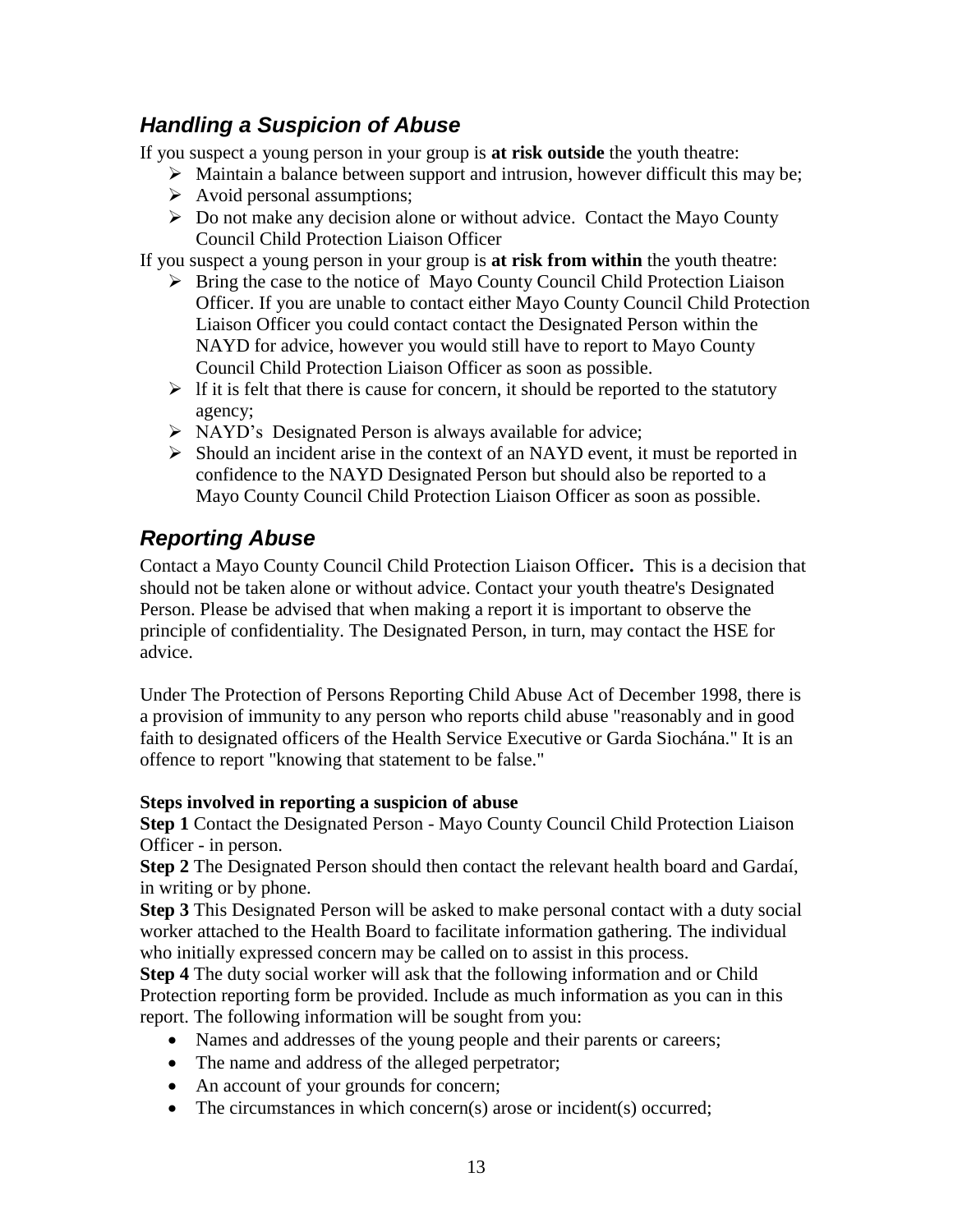- Information of any family difficulties of which you may be aware;
- Any individuals who act in a supportive or protective role in the family concerned
- i.e. a helpful family member or neighbour;
- The young person's school or GP, if known;
- Your involvement with the family;
- Details of any action already taken by you;
- The names and addresses of any agencies or key people involved with the parents;
- Your name, address, telephone number, occupation and relationship with the family.

In the event of an emergency or if the Health Board duty social worker is not available, please report your concerns to the Garda Siochóna.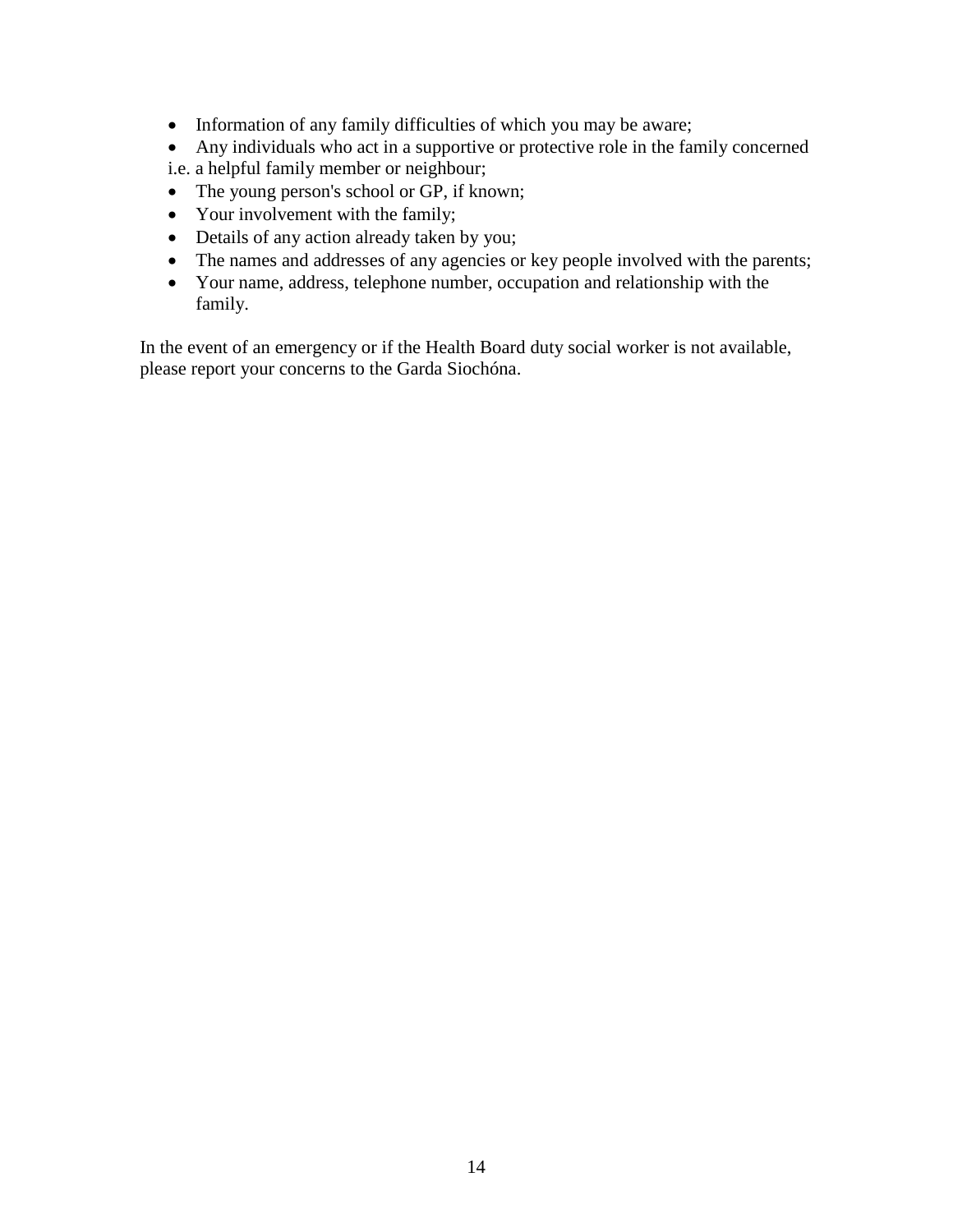# **Appendix1. Registration Form**

<span id="page-15-0"></span>

c/o Mayo County Council Arts Office, Aras an Chontae, Castlebar, Co. Mayo Tel: 094 90 47558/7471 e-mail: [mayoarts@mayococo.ie](mailto:mayoarts@mayococo.ie)

> **Registration Form 2013/2014** PLEASE FILL OUT IN BLOCK LETTERS

|                                                          | Have you been a previous participant of Mayo Youth Theatre : ___________________ |  |
|----------------------------------------------------------|----------------------------------------------------------------------------------|--|
|                                                          | If yes, how many years have you been a participant of MYT:                       |  |
|                                                          |                                                                                  |  |
|                                                          |                                                                                  |  |
|                                                          | <u> 1989 - Johann Barn, mars an t-Amerikaansk kommunister (* 1958)</u>           |  |
|                                                          |                                                                                  |  |
|                                                          |                                                                                  |  |
|                                                          |                                                                                  |  |
|                                                          |                                                                                  |  |
|                                                          |                                                                                  |  |
| Address of Parent(s)/ Guardian(s) if different to above: |                                                                                  |  |
|                                                          | <u> 1989 - Johann Barbara, margaret eta idazlea (h. 1989).</u>                   |  |
|                                                          |                                                                                  |  |

**\_\_\_\_\_\_\_\_\_\_\_\_\_\_\_\_\_\_\_\_\_\_\_\_\_\_\_\_\_\_\_\_\_\_\_\_\_\_**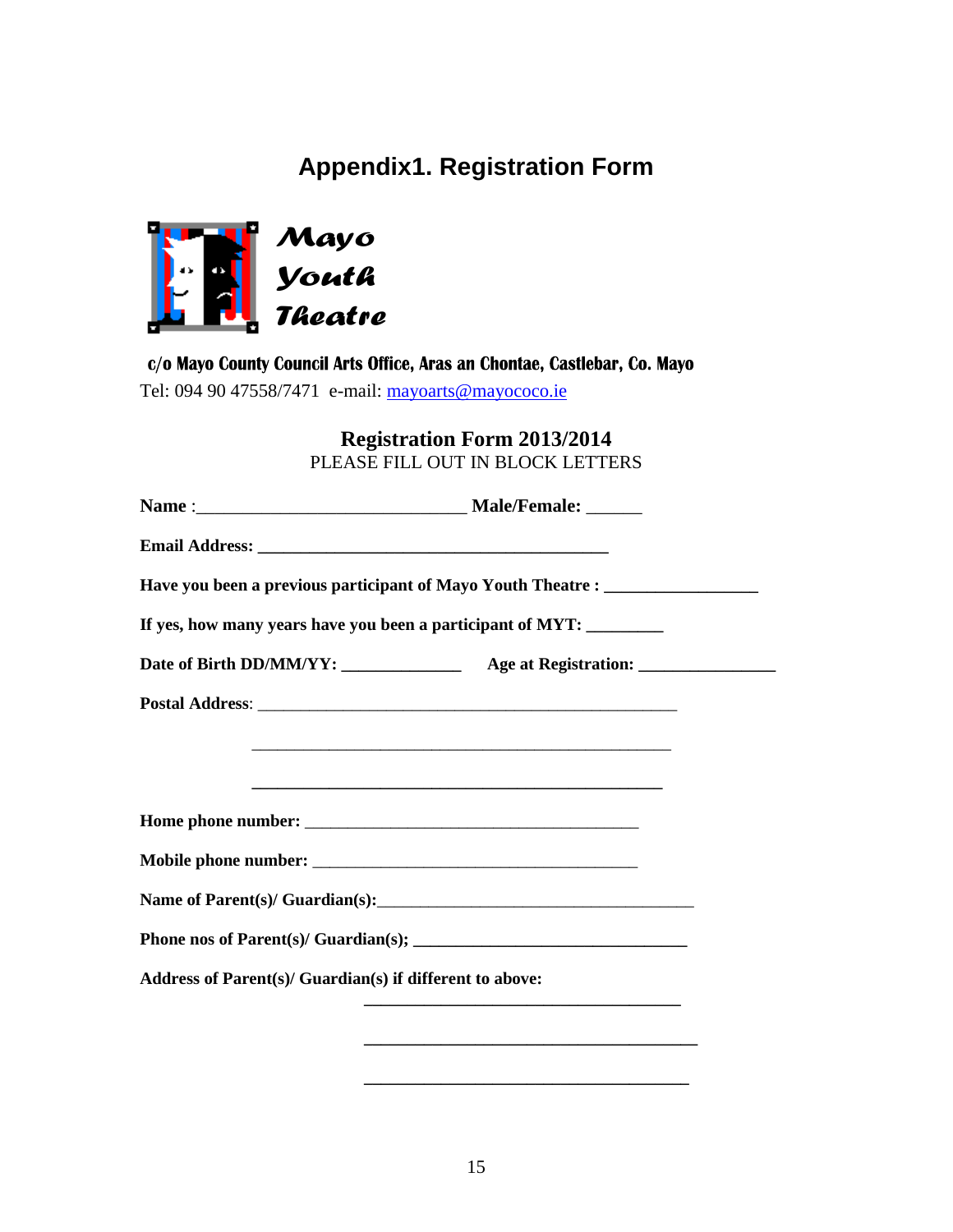**Emergency contact name:** \_\_\_\_\_\_\_\_\_\_\_\_\_\_\_\_\_\_\_\_\_\_\_\_\_\_\_\_\_\_\_\_\_\_

**Emergency contact number:** \_\_\_\_\_\_\_\_\_\_\_\_\_\_\_\_\_\_\_\_\_\_\_\_\_\_\_\_\_\_\_\_\_\_

**Do you have any medical condition that the leaders of MYT should be aware of?**

<span id="page-16-0"></span>\_\_\_\_\_\_\_\_\_\_\_\_\_\_\_\_\_\_\_\_\_\_\_\_\_\_\_\_\_\_\_\_\_\_\_\_\_\_\_\_\_\_\_\_\_\_\_\_\_\_\_\_\_\_\_\_\_\_\_\_\_\_\_

# **2. Parent's Pack**

### <span id="page-16-1"></span>*2.a Letter to Parents*

MYT will start back on x date running from  $6.30 - 8.30$  pm in Ballina Arts Centre [http://www.ballinaartscentre.com/.](http://www.ballinaartscentre.com/)

We have a long list of people interested in attending MYT. We are delighted to be able to offer you a place. I need the enclosed parental/guardian consent form completed and send it back to me by x date If we do not receive the form, we cannot guarantee your place. The form is a five-page document.

Ronán Colhoun is the MYT facilitator. Ronán contact details are 089 2426362 [ronancolhoun.myt@gmail.com.](mailto:ronancolhoun.myt@gmail.com) Ronán is a past MYT participant and has completed Arts Train through Youth Theatre Ireland<http://www.youththeatre.ie/> **MYT is affiliated with Youth Theatre Ireland.** 

There is a nominal charge of  $\epsilon$ 2 per session, which is collected by each group to fund travel/ theatre tickets etc. If the group are meeting for extra rehearsals or for any other reason, you will be informed in advance. If the group are going on a trip, a consent e-mail will be sent to you in advance.

Due to pressure on our budget, if your teenager books into a theatre show with MYT and does not attend, they will be charged for the ticket.

#### **Code of Behaviour Document:**

We would like to assure you that we have child protection policies and procedures in place for MYT. We will have all the documentation online and can be accessed here x address, or you can request a copy of the same.

### **Please note that Mayo Youth Theatre is insured under Mayo County Council's Public Liability Policy. Therefore, Personal Accident Insurance, if required, is the responsibility of the individual.**

Please do not hesitate to contact me should you have any queries in relation to Mayo Youth Theatre.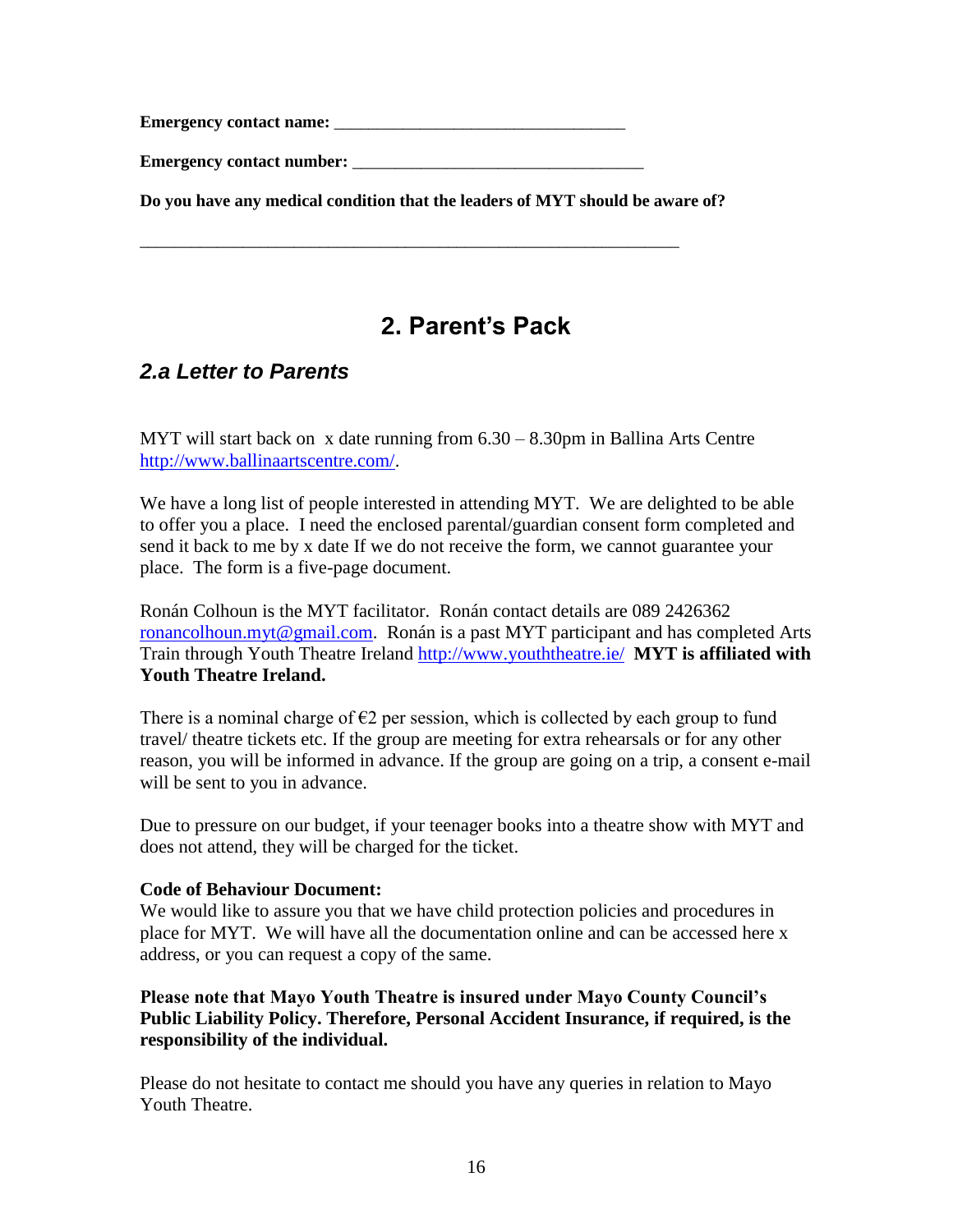```
Assistant Arts Officer,
Mayo County Council,
Aras an Chontae,
Castlebar,
Co. Mayo
F23 WF90
Tel: 094 90 64966
e-mail: mayoarts@mayococo.ie
```
### 2.b

# **Mayo Youth Theatre Consent Form**

Tel: 094 9064367 e-mail: [mayoarts@mayococo.ie](mailto:mayoarts@mayococo.ie) \_\_\_\_\_\_\_\_\_\_\_\_\_\_\_\_\_\_\_\_\_\_\_\_\_\_\_\_\_\_\_\_\_\_\_\_\_\_\_\_\_\_\_\_\_





### c/o Mayo County Council Arts Office, Aras an Chontae, Castlebar, Co. Mayo

| <b>Section A: Participant's Details</b> |                                                                                                                      |  |  |
|-----------------------------------------|----------------------------------------------------------------------------------------------------------------------|--|--|
| Name                                    | Age and Date of Birth:                                                                                               |  |  |
|                                         | Please note participants need to be 14 on the 1 <sup>st</sup> of<br>September on the year of becoming a participant. |  |  |
| Address:                                |                                                                                                                      |  |  |
| Home Telephone:                         | Mobile:                                                                                                              |  |  |
| Participant's e-mail:                   |                                                                                                                      |  |  |

| <b>Section B: Parent(s)/Guardian(s) Details</b> |                            |  |  |
|-------------------------------------------------|----------------------------|--|--|
| 1 Name:                                         | Home Telephone:<br>Mobile: |  |  |
| 2 Name:                                         | Home Telephone:            |  |  |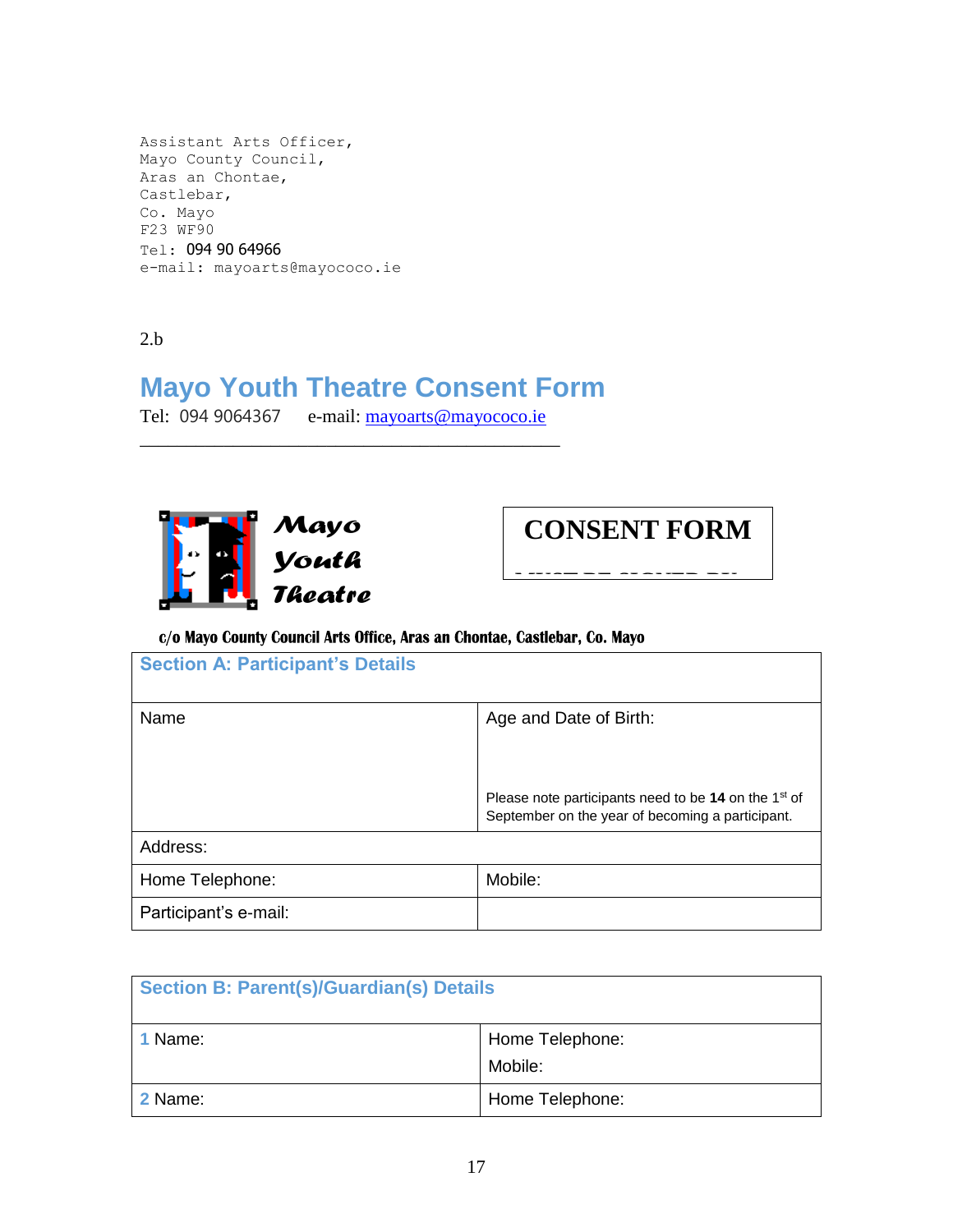|                                                                                                                                                                                                                                                             | Mobile: |            |                 |
|-------------------------------------------------------------------------------------------------------------------------------------------------------------------------------------------------------------------------------------------------------------|---------|------------|-----------------|
| E-mail address of parent/guardian for<br>correspondence:                                                                                                                                                                                                    |         |            |                 |
| I (Parent/Guardian) consent to be contacted for the purpose of verifying my identity as<br>parent/guardian of my child. Please tick to consent: □                                                                                                           |         |            |                 |
| <b>Medical Conditions/Additional Requirements</b>                                                                                                                                                                                                           |         |            |                 |
| If you do not have sufficient space to provide full details, please complete the attached<br>Additional Information Sheet. Any information provided will be treated as confidential<br>and managed in line with the youth theatre's Confidentiality Policy. |         |            |                 |
| 1 Does your son/daughter/ward have any additional<br>requirements? e.g. physical disability, learning difficulties or<br>literacy issues<br>If 'Yes', please give details                                                                                   |         | Yes $\Box$ | No <sub>1</sub> |
| 2 Does your son/daughter/ward have any medical conditions<br>of which we should be aware?<br>If 'Yes', please give details                                                                                                                                  |         | Yes $\Box$ | No <sub>Q</sub> |
| 3 Does your son/daughter/ward have any allergies?<br>If 'Yes', please give details                                                                                                                                                                          |         | Yes $\Box$ | No <sub>1</sub> |
| 4 Is there any other information we need to be aware of that<br>may impact on your son's/daughter's participation in youth<br>theatre?<br>If 'Yes', please give details                                                                                     |         | Yes $\Box$ | No <sub>Q</sub> |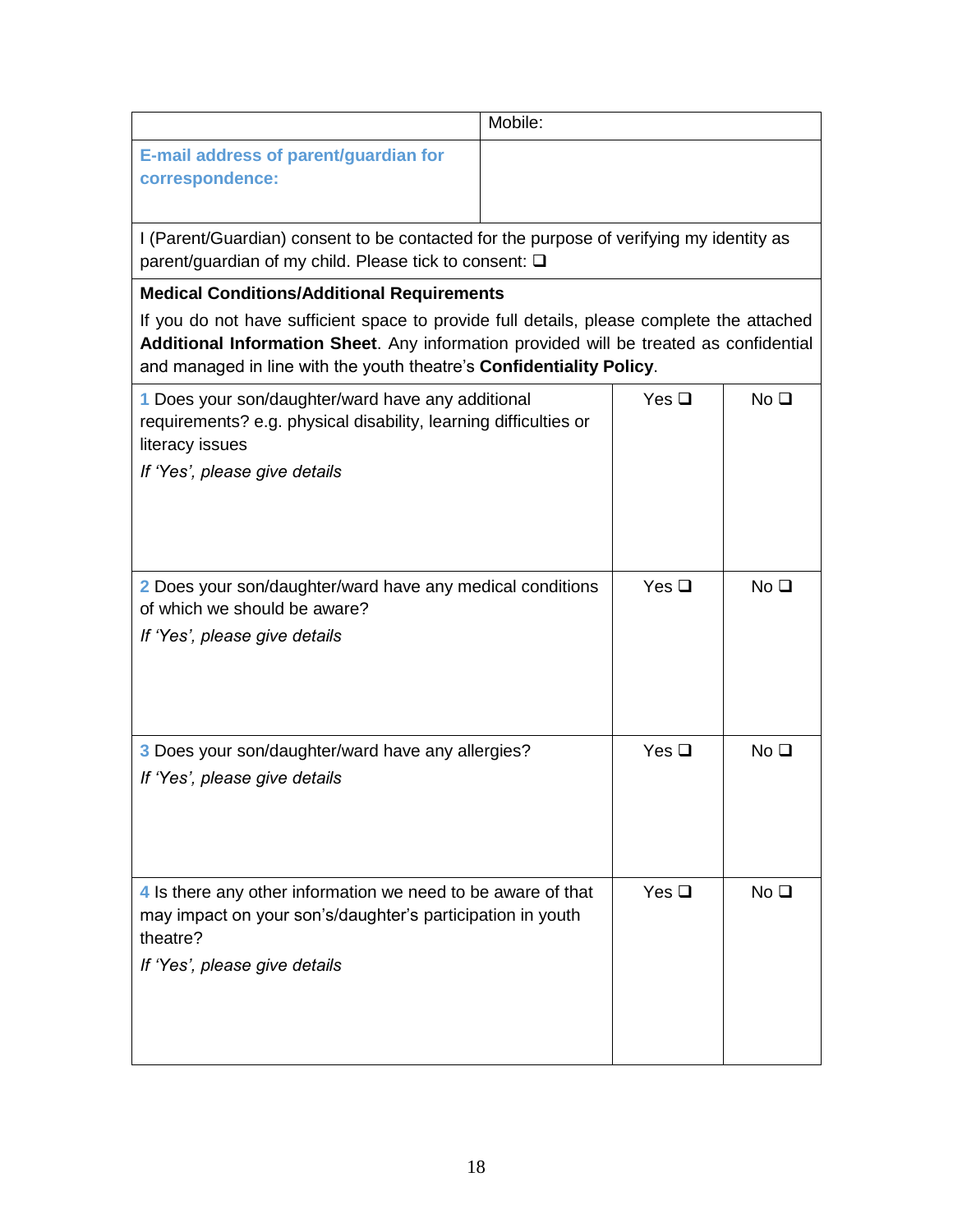| <b>Section C: Parental Consent</b>                                                                                                                                          |            |                 |  |
|-----------------------------------------------------------------------------------------------------------------------------------------------------------------------------|------------|-----------------|--|
| I give consent for:                                                                                                                                                         |            |                 |  |
| 1 My son's/daughter's personal data, as provided, to be<br>processed in line with the purposes detailed in the Privacy<br>Statement at the end of this form.                | Yes $\Box$ | No <sub>Q</sub> |  |
| 2 My son/daughter to attend weekly drama workshops.                                                                                                                         | Yes $\Box$ | No <sub>Q</sub> |  |
| 3 Photograph/Video Footage of my son/daughter to be taken<br>during youth theatre events.                                                                                   | Yes $\Box$ | No <sub>Q</sub> |  |
| 4 Photographs/Video Footage including my son/daughter to be<br>used publicly in posters/flyers and/or newspapers for publicity<br>purposes.                                 | Yes $\Box$ | No <sub>1</sub> |  |
| 5 Photos/Video footage to be stored and used for archival<br>purposes (All photos/video footage will be managed in line<br>with the youth theatre's Use of Images Policy).  | Yes $\Box$ | No <sub>1</sub> |  |
| 6 First aid/medical assistance to be sought in the case of an<br>emergency.                                                                                                 | Yes $\Box$ | No <sub>Q</sub> |  |
| 7 I have disclosed all relevant information with regard to any<br>medical conditions and any additional requirements that relate<br>to my son/daughter of which I am aware. | Yes $\Box$ | No <sub>Q</sub> |  |
| 8 I have read the Information Sheet provided by the youth<br>theatre.                                                                                                       | Yes $\Box$ | No <sub>1</sub> |  |
| Signed                                                                                                                                                                      |            |                 |  |

| <b>Section D: Participant's Consent For Photos</b>                                                                                                                    |               |                 |
|-----------------------------------------------------------------------------------------------------------------------------------------------------------------------|---------------|-----------------|
| I give my consent for photos/footage of me to be taken during<br>youth theatre activities and for them to be used for publicity<br>and for the youth theatre archive. | Yes $\square$ | No <sub>Q</sub> |
| Signed<br>Date:                                                                                                                                                       |               |                 |
| Your signature is also required on the last page of the form<br>Dlogge return to Accipitant Arte Officer Mayo County Council Arge on Chapter                          |               |                 |

Please return to Assistant Arts Officer,Mayo County Council, Aras an Chontae, Castlebar, Co. Mayo, F23 WF90, Tel: 094 9064376 , email: **[mayoarts@mayococo.ie](mailto:mayoarts@mayococo.ie)**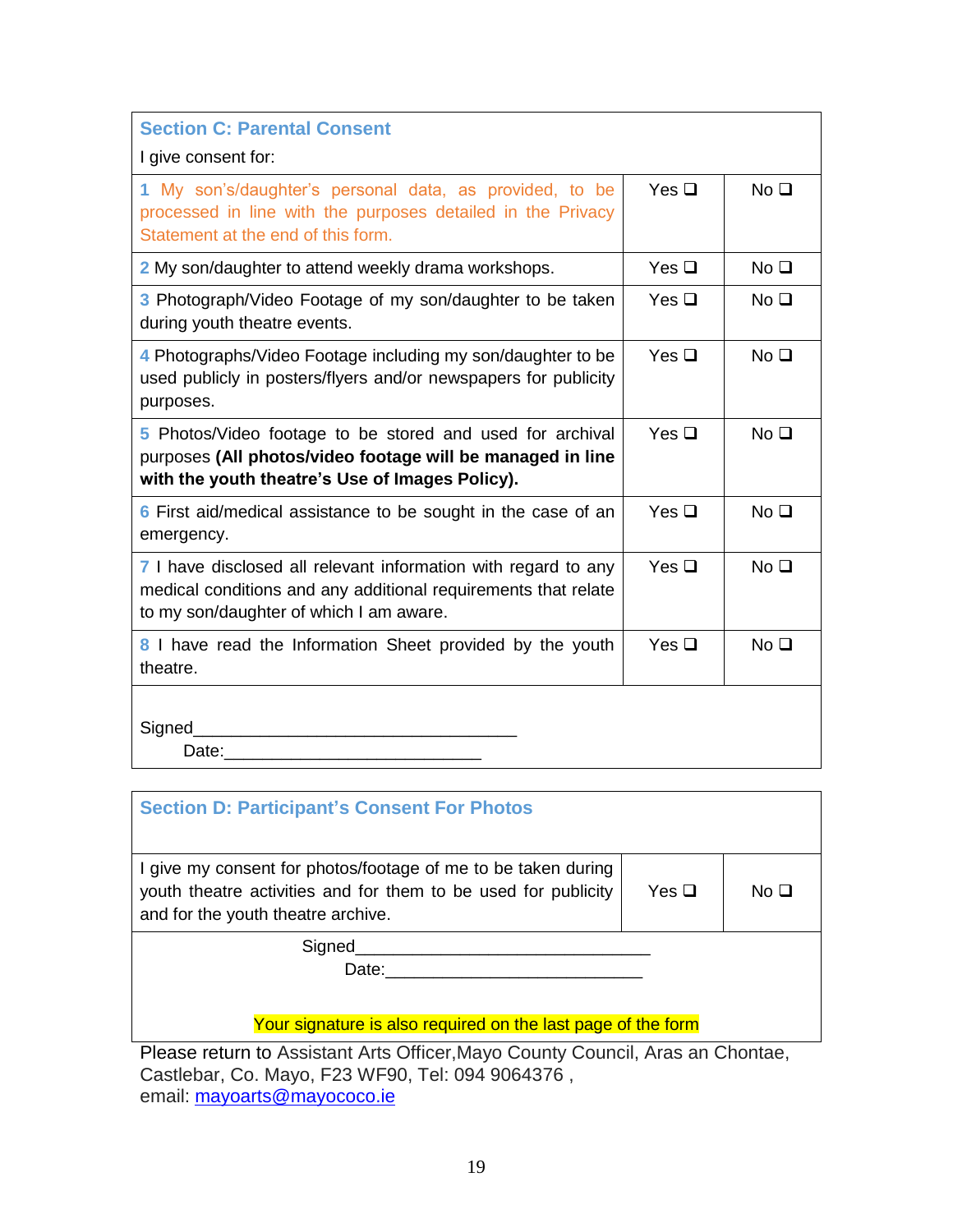### **Additional Information relating to Medical Conditions or Additional Requirements.**

Please note if you would like to discuss any of the information relating to your son's/daughter's medical conditions or additional requirements with us, please contact Arts Office, as per details above**.** We may also contact your for clarification or more information if necessary.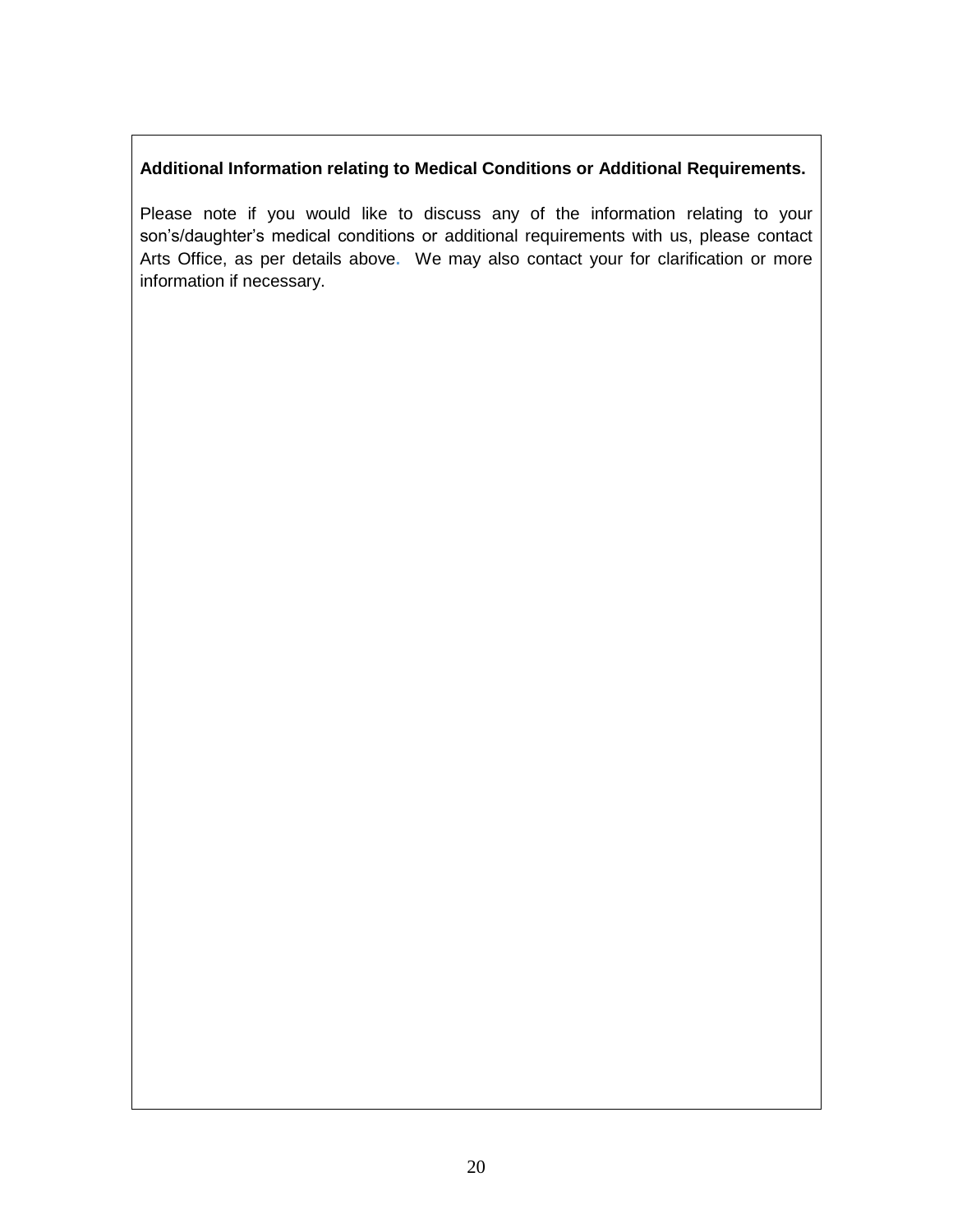#### **Parental Consent for use of personal data:**

Mayo Youth Theatre will use personal data only where consent to do so is affirmative, freely given, specific, informed and unambiguous. The below privacy statement provides information on why we gather and how we will use your son's / daughter's personal data.

The Data Protection Contact Person at Mayo Youth Theatre is the Assistant Arts Officer**.**  You can contact this person if you have a question regarding how your son's/ daughter's personal data will be processed.

#### **Privacy Statement**

The personal data requested in this form is collected solely for the purpose of supporting your son's/ daughter's participation in Mayo Youth Theatre**.**

Data such as contact details will be used to communicate with you and your son/ daughter in relation to your son's /daughter's membership of the youth theatre.

Data such as gender and age is used to ensure your son / daughter is assigned to aspects of the youth theatre activities that are age appropriate. It also helps us to make accommodation and other arrangements in the case of trips or residentials your son/ daughter may participate in during their time in membership of the youth theatre.

Details of your son's /daughter's age and gender are also provided to funders and Youth Theatre Ireland to generate statistical information but are aggregated with all members and not directly linked to your son/ daughter personally or used to identify your son/daughter to third parties in any way.

Sensitive personal data such as details of medical conditions or other personal needs are collected so that we can ensure the safety and welfare of your son / daughter whilst participating in the youth theatre.

Your son's/ daughter's personal data will only be shared with those who need to know it, and only disclosed to a third party in the case of an emergency such as if they become ill or have an accident that requires medical attention.

Images including video will be collected for the purpose of promoting and documenting the activities of Mayo Youth Theatre and for archival purposes. Images will be managed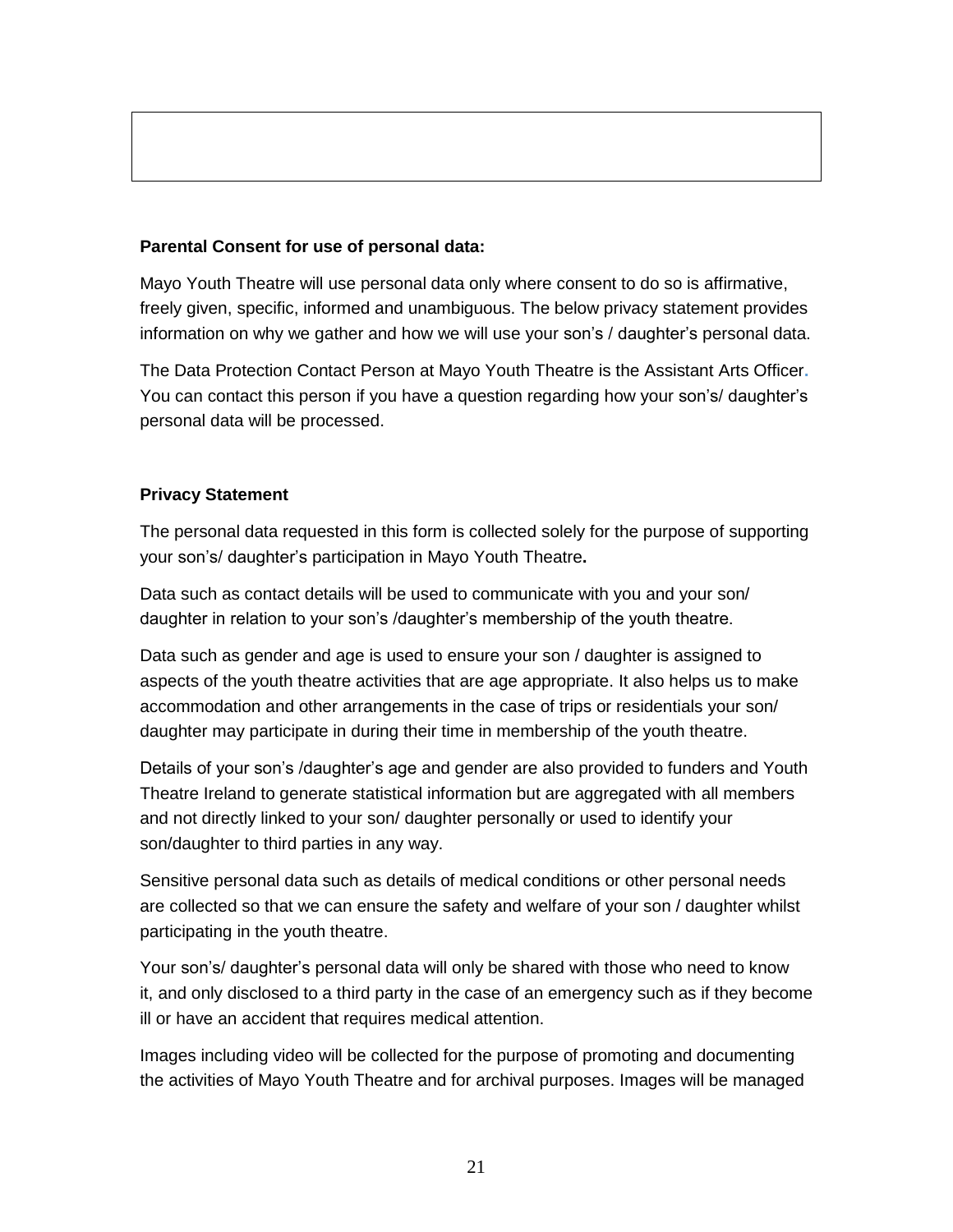safely in line with our Use of Images Policy. The promotion of our productions and other events requires that on occasions images will be used in the public domain.

Mayo Youth Theatre will retain personal data on file for a period of five years when it will be destroyed.

Personal data in the form of photographic images and video will be retained permanently or until such time they become obsolete for the purpose of promoting and documenting the activities of Mayo Youth Theatre**.**

### **Your rights:**

Mayo Youth Theatre is committed to upholding yours and your son's /daughter's rights as provided for by the General Data Protection Regulation (GDPR) including:

- The *right to be informed* about how we will use your personal data.
- The *right of access* to a copy of the personal data we hold and information on how we process it.
- The right to have incorrect or incomplete personal data corrected.
- The '*right to be forgotten'* and have personal data deleted if you so request.
- The *right to restrict* how we process your personal data.
- The *right to object* to the processing of your personal data.
- The right to data portability

### **To be completed by Parent/ Guardian**

I consent to the use of the personal data provided for the purposes outlined in the above Privacy Statement.

<span id="page-22-0"></span>\_\_\_\_\_\_\_\_\_\_\_\_\_\_\_\_\_\_\_\_\_\_\_\_\_\_\_\_\_\_\_\_\_\_\_\_\_\_\_\_\_\_\_\_\_\_\_\_\_\_\_\_\_\_\_\_\_\_\_\_\_\_\_\_\_\_\_\_\_\_\_\_

Signed: \_\_\_\_\_\_\_\_\_\_\_\_\_\_\_\_\_\_\_\_\_\_\_\_\_\_Date: \_\_\_\_\_\_\_\_\_\_\_\_\_\_\_

# **3. Youth Theatre Code of Conduct**

Rights for members of Youth Theatres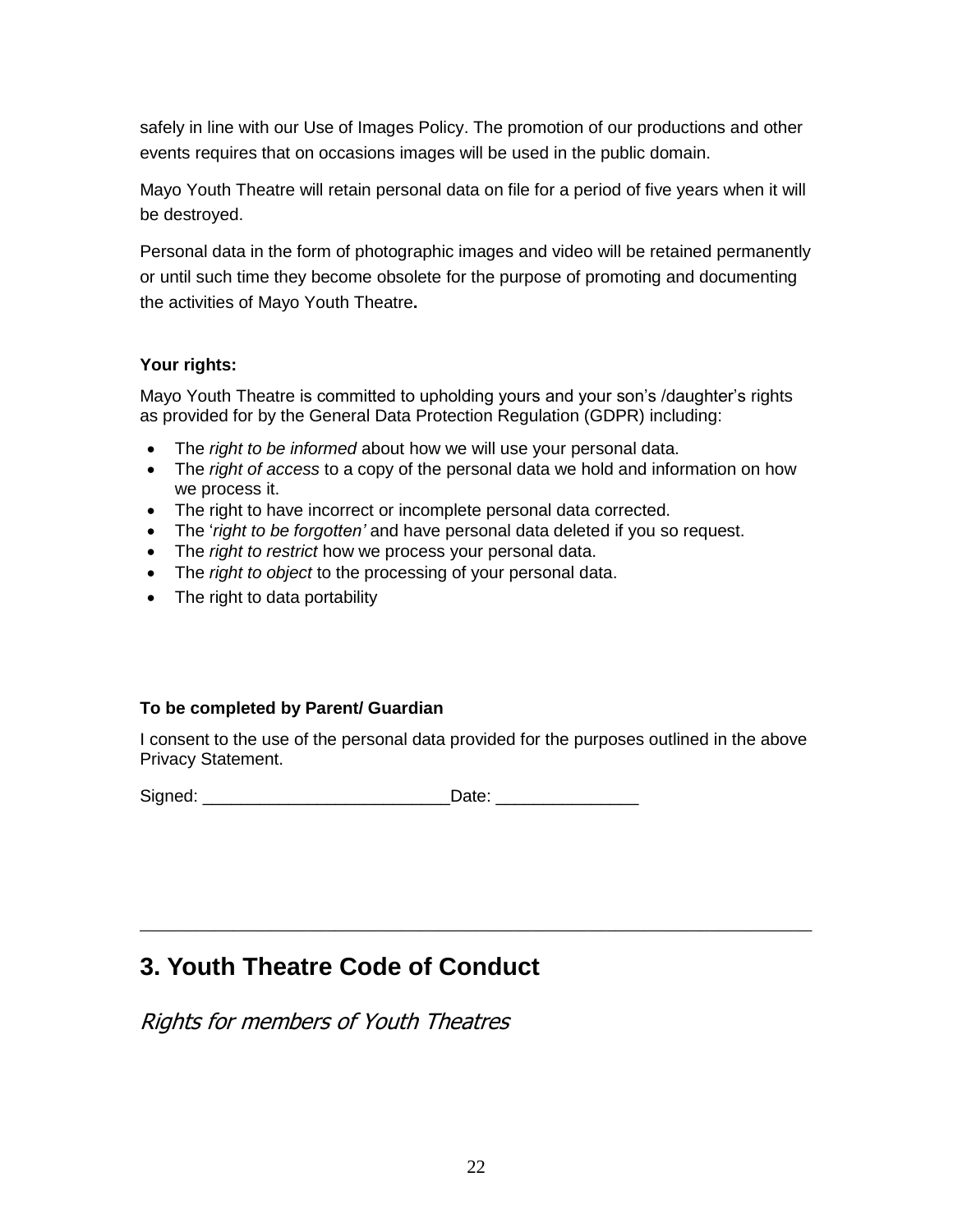### <span id="page-23-0"></span>*Youth theatre members have the right to:*

- $\ddot{\phantom{1}}$  feel safe at all times and to be protected from any form of bullying or violence from others.
- $\downarrow$  Have their personal property respected at all times.
- $\ddot{+}$  Have their own personal space and privacy respected. Inappropriate sexual or other behaviour towards members by a leader/teacher/director or by another member is not permissible.
- $\ddot{\text{+}}$  voice their needs or concerns with responsible personnel in the Youth Theatre.
- $\ddot{\phantom{1}}$  information and to express their views freely.
- $\ddot{+}$  have full participation in the activities of the Youth Theatre of which they are a member.
- $\pm$  be informed of the rules of their Youth Theatre.

Members of a Youth Theatre must give the leader, director or teacher the respect that his/her position demands and recognition of the importance of their role in the continued development of that youth theatre.

### <span id="page-23-1"></span>*Youth Theatre Members have a responsibility to:*

- $\ddot{+}$  Be reliable, punctual and dependable in your youth theatre, particularly at times close to and during a production.
- $\ddot{\phantom{1}}$  Treat the organisers and supporters of the youth theatre with respect and courtesy.
- $\ddot{\phantom{1}}$  Give as much as you can to the youth theatre and take what you are doing seriously.
- $\ddot{\phantom{1}}$  Enjoy yourself and make the youth theatre enjoyable for others
- $\bigstar$  Respect other people's personal space and belongings
- $\ddot{+}$  Respect that others may come from different economic, religious and ethnic backgrounds to you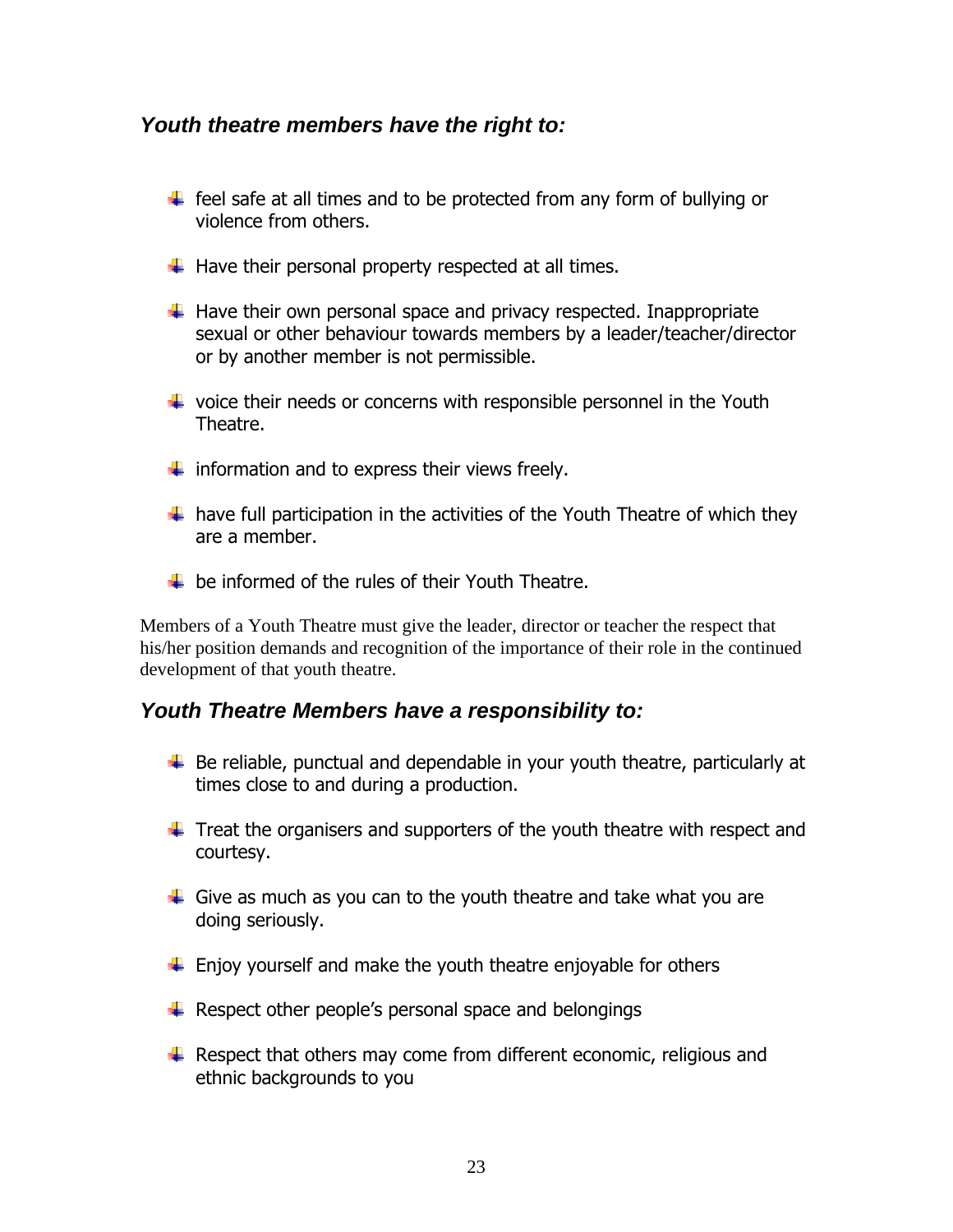- $\ddot{\bullet}$  Work as part of a team
- $\ddot{\phantom{1}}$  Agree to workshop rules including switching off mobile phones and for safety reasons, not chewing gum and wearing appropriate clothes and footwear.
- $\ddot{+}$  Respect the open and creative environment of the youth theatre and not destructively criticise other members, staff or the youth theatre. This includes electronically through text, tweets or on facebook.

# **Mayo Youth Theatre, c/o Arts Office, Mayo County Council, Áras an Chontae, Castlebar, Co. Mayo**

<span id="page-24-0"></span>**\_\_\_\_\_\_\_\_\_\_\_\_\_\_\_\_\_\_\_\_\_\_\_\_\_\_\_\_\_\_\_\_\_\_\_\_\_\_\_\_\_\_\_\_\_\_\_\_\_\_\_\_\_**

**Tel: 094 90 64966, e-mail: [mayoarts@mayococo.ie](mailto:mayoarts@mayococo.ie)**

# **4. Rules and Rights of a Youth Theatre**

### <span id="page-24-1"></span>*Rights for members of Youth Theatres*

- $\ddot{+}$  Members have the right to feel safe at all times. They have the right to be protected from any form of bullying or violence from others.
- $\downarrow$  Personal property of members must be respected at all times.
- $\uparrow$  Members have the right to their own personal space and privacy respected. Inappropriate sexual behaviour towards members by a leader/teacher/director or by another member will not be condoned.
- $\ddotplus$  Members have the right to voice their needs or concerns with responsible personnel in the Youth Theatre.
- $\ddot{+}$  Members have the right to information and to express their views freely.
- $\ddot{+}$  Members have the right to have full participation in the activities of the Youth Theatre of which they are a member.
- $\ddot{+}$  Members have the right to be informed of the rules of their Youth Theatre.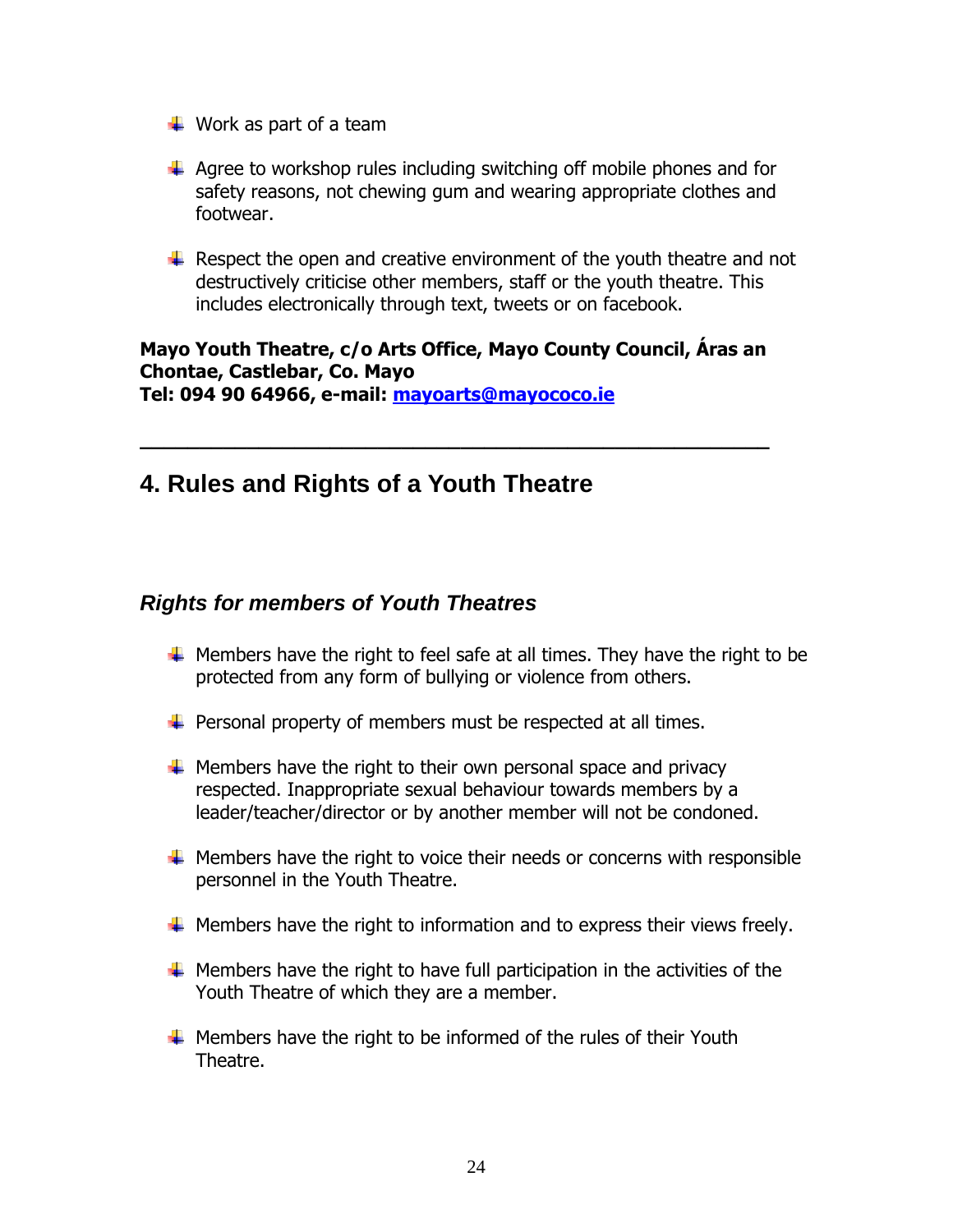$\ddot{+}$  Members of a Youth Theatre must give the leader, director or teacher the respect that his/her position demands and recognition of the importance of their role in the continued development of that youth theatre.

### <span id="page-25-0"></span>*Rules and rights which apply to the leaders*

- $\ddot{\phantom{1}}$  The leaders of Mayo Youth Theatre should know their own limitations. They should never overreach or exhaust themselves.
- $\ddot{\phantom{1}}$  The leaders of Mayo Youth Theatre should be aware of their own level of competence in relation to the young people in their group.
- $\ddotplus$  The leaders of Mayo Youth Theatre should have sufficient skills to enable him/her to put together safe and worthwhile activities for the group.
- $\ddot$  The leaders of Mayo Youth Theatre should have sufficient knowledge of any medical condition (e.g. diabetes, asthma etc.) of any of the members of the group.
- $\ddot$  The leaders of Mayo Youth Theatre should encourage a free flow of information with the parents/guardians of the members of the group.
- $\ddot{\phantom{1}}$  The leaders of Mayo Youth Theatre should have a mentor, friend or counsellor to act as a sounding board for ideas as well as an occasional shoulder to cry on.
- $\ddot{\phantom{1}}$  The leaders of Mayo Youth Theatre should develop relationships with local agencies such as the Gardaí.

\_\_\_\_\_\_\_\_\_\_\_\_\_\_\_\_\_\_\_\_\_\_\_\_\_\_\_\_\_\_\_\_\_\_\_\_\_\_\_\_\_\_\_\_\_\_\_\_\_\_\_\_\_\_\_\_\_\_\_\_

# <span id="page-25-1"></span>**5. Sample Permission Form**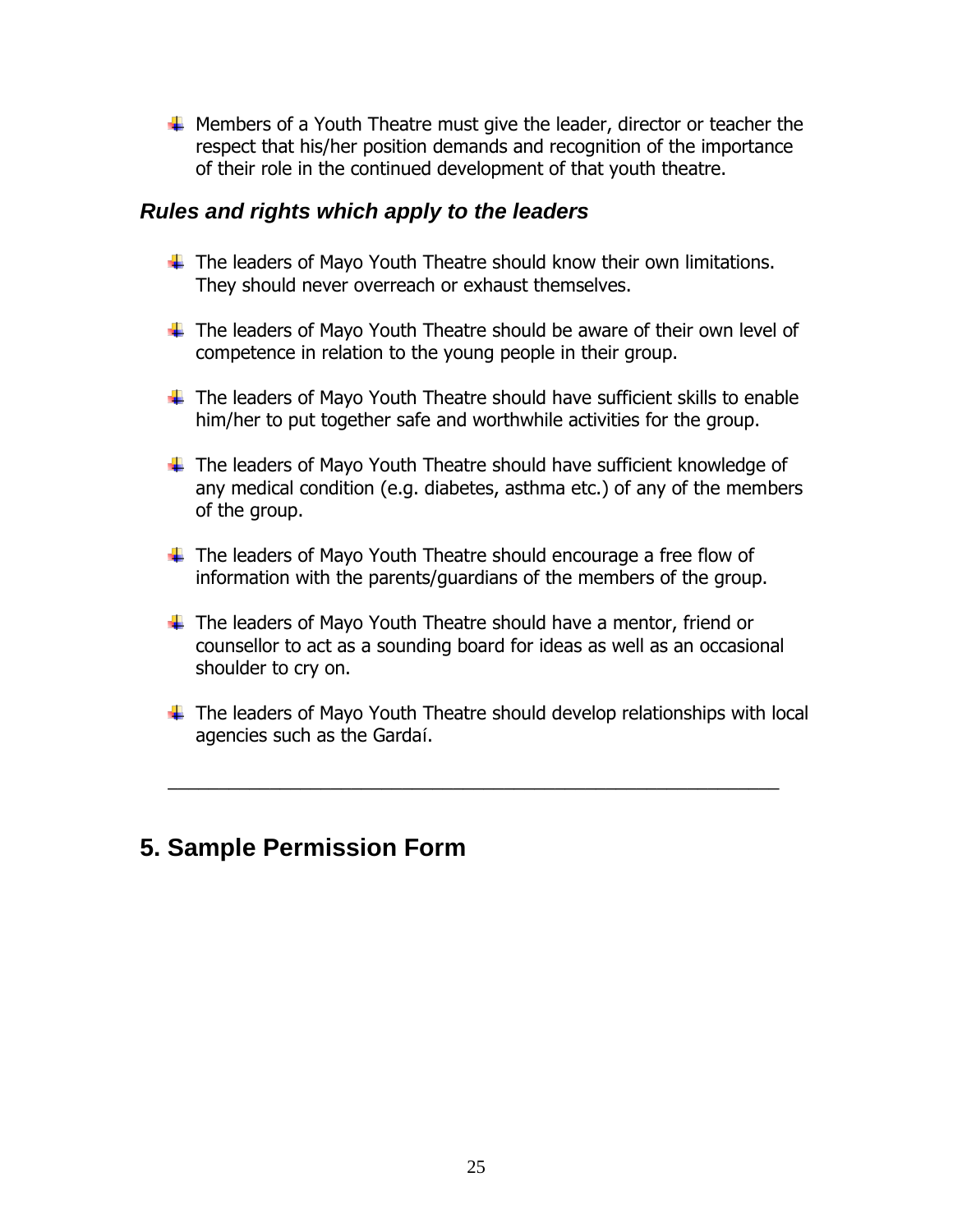

# c/o Mayo County Council Arts Office, Aras an Chontae, Castlebar, Co. Mayo

**Tel: 094 90 64966 e-mail: [mayoarts@mayococo.ie](mailto:mayoarts@mayococo.ie)**

| Rehearsals time and performance times for 'Bits and Bobs' presentation                     |  |  |  |
|--------------------------------------------------------------------------------------------|--|--|--|
|                                                                                            |  |  |  |
|                                                                                            |  |  |  |
|                                                                                            |  |  |  |
| ,我们也不能在这里的人,我们也不能在这里的人,我们也不能在这里的人,我们也不能在这里的人,我们也不能在这里的人,我们也不能在这里的人,我们也不能在这里的人,我们也          |  |  |  |
|                                                                                            |  |  |  |
|                                                                                            |  |  |  |
| on Thursday $8th$ March 4pm – 8pm and the preparation and performances on the Friday       |  |  |  |
| and Saturday 9 <sup>th</sup> and 10 <sup>th</sup> March 6pm-9pm in the Ballina arts Centre |  |  |  |

Signed by Parent/Guardian Date

\_\_\_\_\_\_\_\_\_\_\_\_\_\_\_\_\_\_\_\_\_\_\_\_\_\_\_\_\_\_\_ \_\_\_\_\_\_\_\_\_\_\_\_\_\_\_\_\_\_\_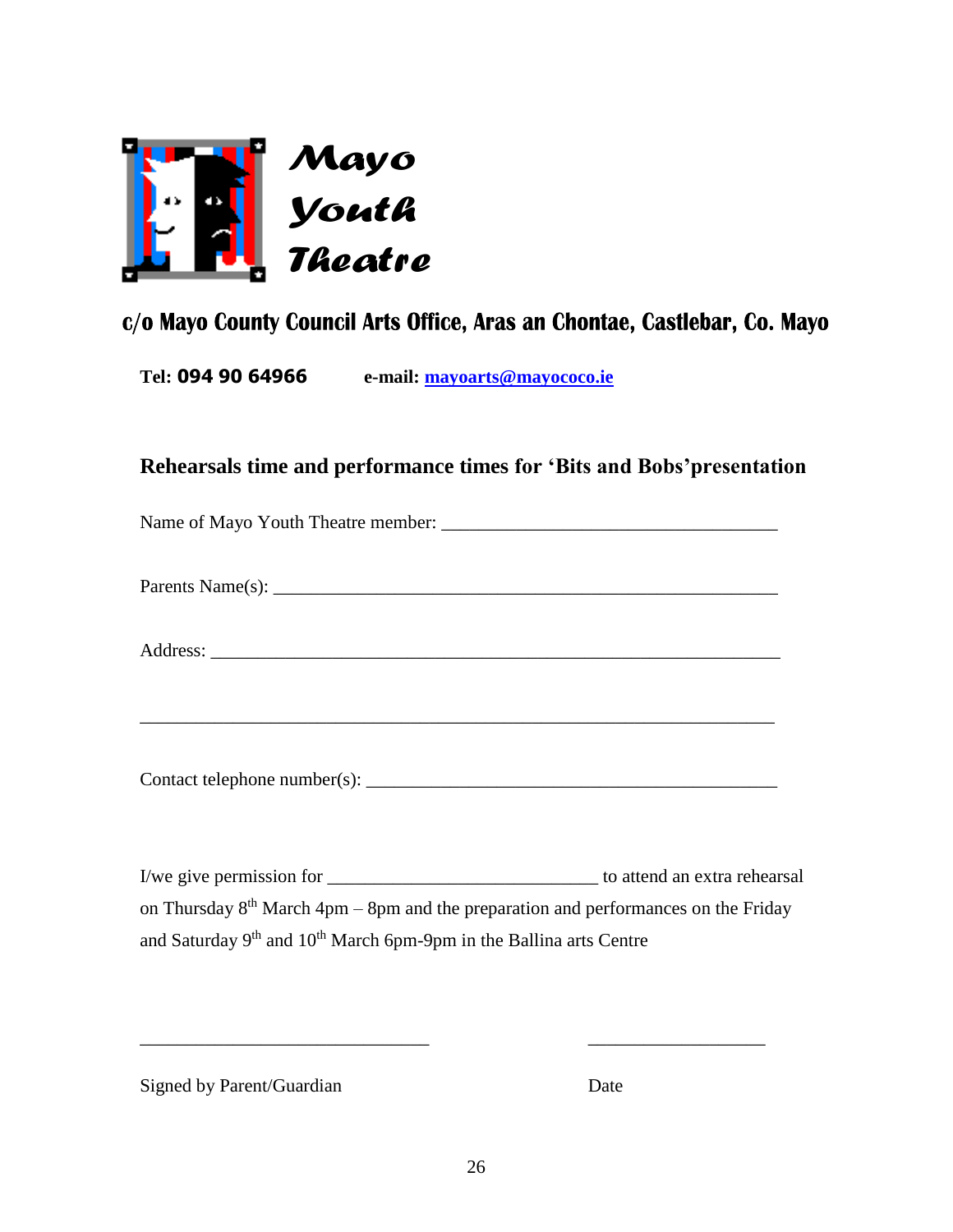# <span id="page-27-0"></span>**6. MYT Incident Report Away Forms**



c/o Mayo County Council Arts Office, Aras an Chontae, Castlebar, Co. Mayo

 $\overline{a_1}$  , and the set of the set of the set of the set of the set of the set of the set of the set of the set of the set of the set of the set of the set of the set of the set of the set of the set of the set of the se

**Tel: 094 90 64966 e-mail: [mayoarts@mayococo.ie](mailto:mayoarts@mayococo.ie) MYT** 

**ACCIDENT AND INCIDENT REPORT FORM (Trips Away)**

| Details of accident / incident.                                                    |       |
|------------------------------------------------------------------------------------|-------|
| Date:                                                                              | Time: |
| What happened? (Please describe)                                                   |       |
|                                                                                    |       |
|                                                                                    |       |
| Where did it happen?                                                               |       |
|                                                                                    |       |
| Did anybody witness the accident / incident?                                       |       |
|                                                                                    |       |
| Name: Phone: Phone: 2008.                                                          |       |
| To whom was the accident / incident reported?<br>Please tick all relevant persons: |       |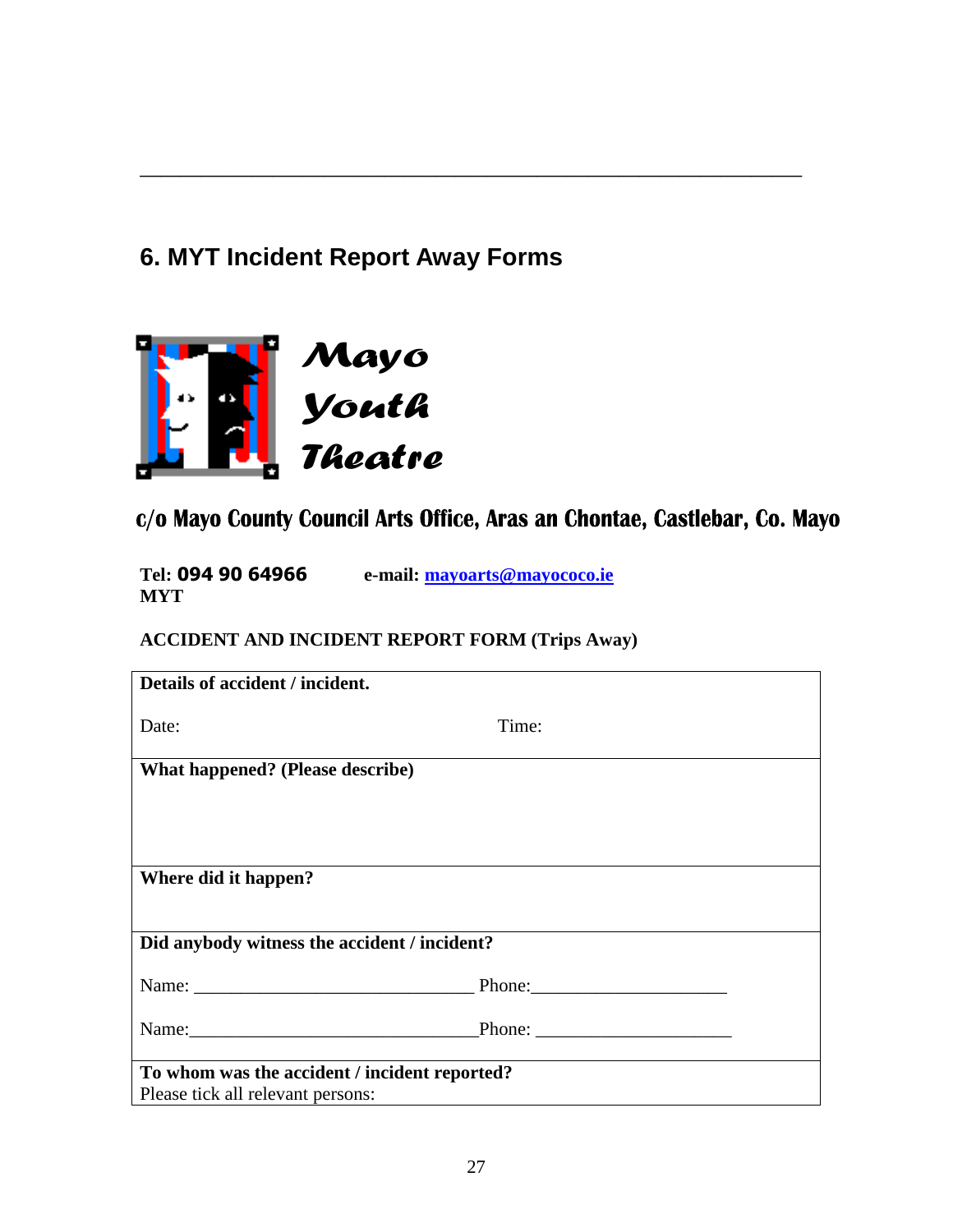| Parent/ Guardian | Local GP | Designated welfare person | Other |
|------------------|----------|---------------------------|-------|
|                  |          |                           |       |
|                  |          |                           |       |
|                  |          |                           |       |
|                  |          |                           |       |
|                  |          |                           |       |
|                  |          |                           |       |

| Who was injured/affected by the accident/incident?                                 |  |  |            |                |  |
|------------------------------------------------------------------------------------|--|--|------------|----------------|--|
| Please tick all relevant persons:                                                  |  |  |            |                |  |
| Youth Theatre member YT Facilitator YT Welfare person Volunteer Other              |  |  |            |                |  |
|                                                                                    |  |  |            |                |  |
|                                                                                    |  |  |            |                |  |
|                                                                                    |  |  |            |                |  |
|                                                                                    |  |  |            |                |  |
| Did the affected person agree to the recommended course of action? Yes<br>$\bf No$ |  |  |            |                |  |
| Did the accident/ incident cause injury?                                           |  |  | <b>Yes</b> | N <sub>0</sub> |  |
| Apparent nature of injury:<br>(Please Describe)                                    |  |  |            |                |  |
| Part of Body injured;                                                              |  |  |            |                |  |

## **Treatment Details:**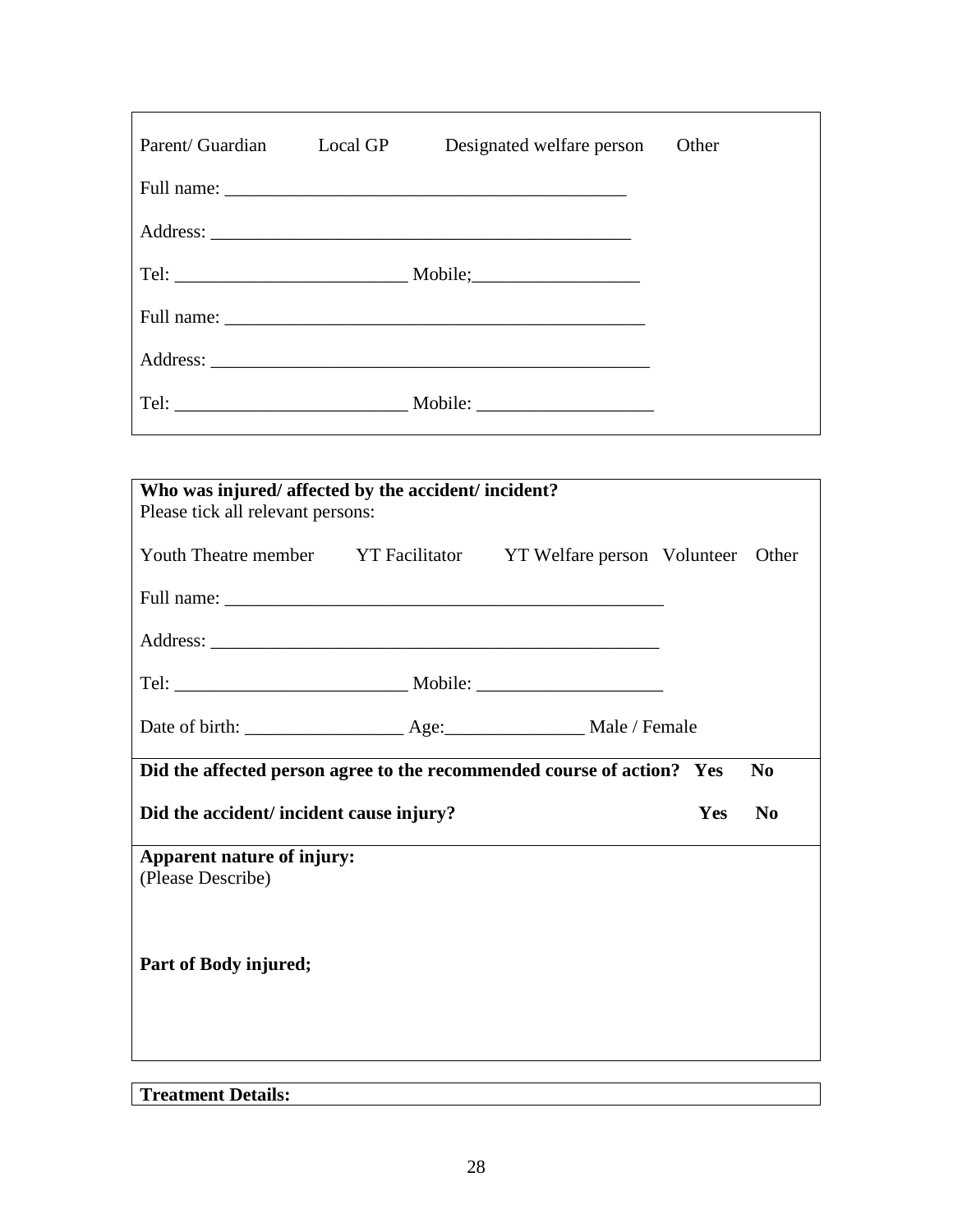| (Please tick all relevant)                                                        |                                                                                        |  |  |  |
|-----------------------------------------------------------------------------------|----------------------------------------------------------------------------------------|--|--|--|
| First Aid Local GP/ Clinic<br>None                                                | Advised to see own GP on return                                                        |  |  |  |
| <b>Accident and Emergency Department</b>                                          | Hospital stay                                                                          |  |  |  |
| <b>First Aid:</b>                                                                 |                                                                                        |  |  |  |
|                                                                                   | Who administered first aid: Contact number:                                            |  |  |  |
| What first aid was administered:<br><b>Hospital Stay:</b>                         |                                                                                        |  |  |  |
|                                                                                   |                                                                                        |  |  |  |
| Date of admittance: _____________Time of admittance: ____________________________ |                                                                                        |  |  |  |
|                                                                                   |                                                                                        |  |  |  |
|                                                                                   |                                                                                        |  |  |  |
| Yes<br>N <sub>0</sub>                                                             | Did the accident / incident occur during a workshop/ planned artistic activity?        |  |  |  |
|                                                                                   |                                                                                        |  |  |  |
| Please explain:                                                                   |                                                                                        |  |  |  |
|                                                                                   |                                                                                        |  |  |  |
| Specify and explain:                                                              | Did the accident involve any props, sets or technical equipment? Yes<br>N <sub>0</sub> |  |  |  |
|                                                                                   |                                                                                        |  |  |  |
| Did the accident/incident occur during planned social activities? Yes             | $\bf No$                                                                               |  |  |  |
| Specify and explain:                                                              |                                                                                        |  |  |  |
|                                                                                   |                                                                                        |  |  |  |
| Did the accident/incident occur during unplanned activities?                      | Yes<br>No                                                                              |  |  |  |
| Specify and explain:                                                              |                                                                                        |  |  |  |
|                                                                                   | Was a leader or responsible adult present at the accident/incident? Yes<br>$\bf No$    |  |  |  |
| If no, explain:                                                                   |                                                                                        |  |  |  |
|                                                                                   |                                                                                        |  |  |  |
|                                                                                   |                                                                                        |  |  |  |
| Details of person completing this form:                                           |                                                                                        |  |  |  |

**Name: \_\_\_\_\_\_\_\_\_\_\_\_\_\_\_\_\_\_\_\_\_\_\_\_\_\_Role in relation to injured party: \_\_\_\_\_\_\_\_\_**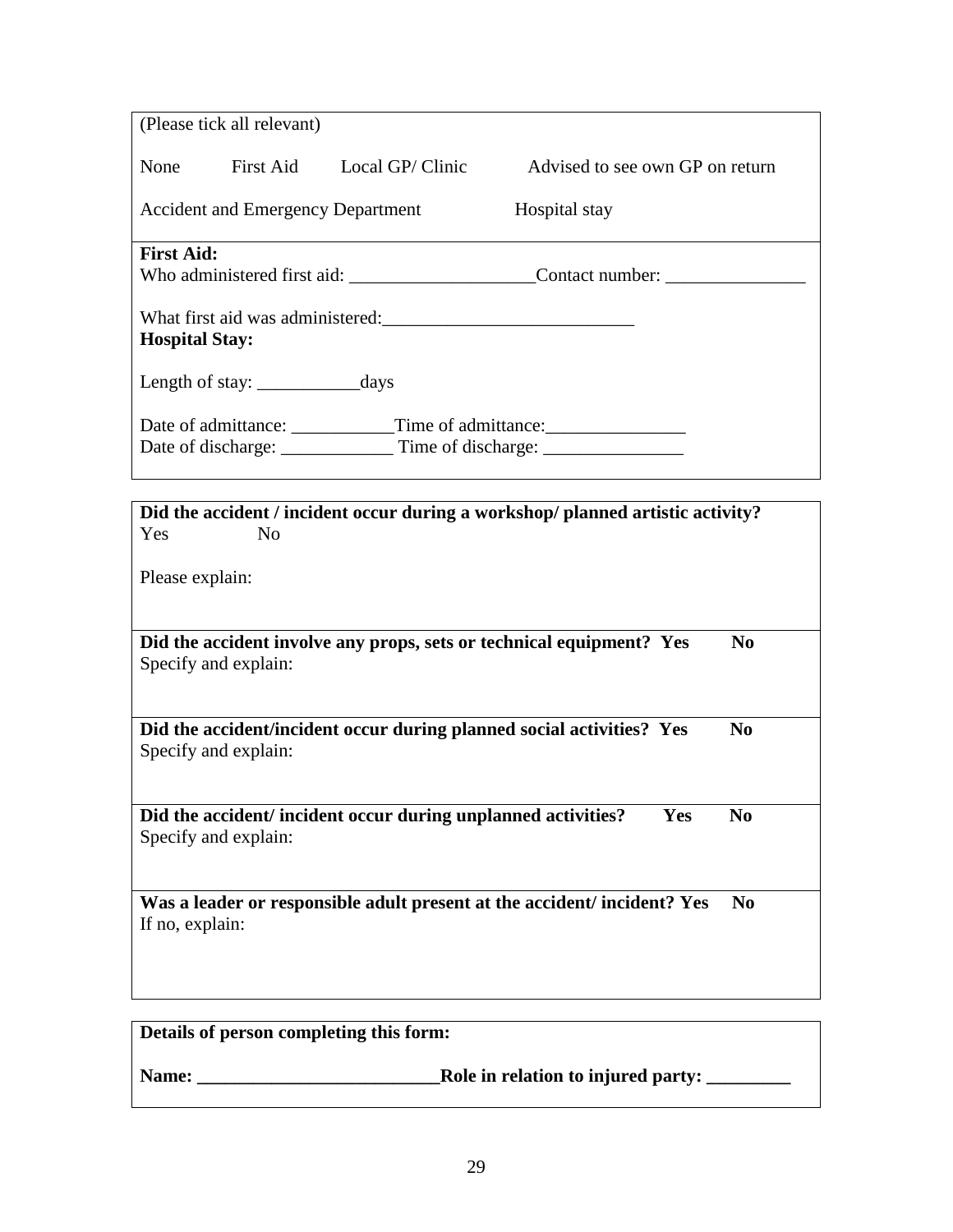| Tel:          | <b>Email:</b> |
|---------------|---------------|
| Home address: |               |
| Signature:    | Today's date: |

\_\_\_\_\_\_\_\_\_\_\_\_\_\_\_\_\_\_\_\_\_\_\_\_\_\_\_\_\_\_\_\_\_\_\_\_\_\_\_\_\_\_\_\_\_\_\_\_\_\_\_\_\_\_

# <span id="page-30-0"></span>**7. Tips on Safe Social Networking from Young People for Young People:**

### • **Keep Your Personal Information To Yourself.**

Never divulge any personal information that could be used to find or identify you in real life in a public forum. Password protect this information. This information includes your real name, address, telephone number, mobile number or links to websites or other profiles that might give this information away. It also includes this kind of information about your friends and family. Your personal information could be easily abused and misused. Your password can often be guessed, your identity can be stolen, it can be used by people wanting to defraud you or groom a teen into an offline meeting, or used to cyberstalk or harass you or by cyberbullies. It's your personal information. 'PROTECT IT!

### • **Protect Your Password!**

Keep your password to yourself and don't pick one that's easy to guess' (Keeping it On a post-it note glued to your monitor may not be the best way of storing your password securely.)

### • **Don't Forget That Your Profile is A Public Space**

Don't post anything you wouldn't want the world to know (e.g., your phone number, address, IM screens name, or specific whereabouts). Avoid posting anything that would make it easy for a stranger to find you, such as where you hang out every day

### • **Are You Really Willing To Let Your Boss or Parents Read Your Profile**

Don't post anything in public that you don't want your parents, principal, boss, university president or boyfriend or girlfriend to see. These posts tend to last longer than any of us thought they could. They are passed around and discoverable by search engines. You are never truly private when online. Remember that. Password protect everything and guard your password.

### • **People Aren't Always Who They Say They Are. Be Careful About Adding Strangers To Your Friends List.**

It's fun to connect with new friends from all over the world, but avoid meeting people in person whom you do not fully know. lf you must meet someone, do it in a public place and bring a friend or trusted adult. Think about keeping some control over the information you post. Consider restricting access to your page to a select group of people, for example, your friends from school, your club, your team, your community groups, or your family.

• **Make sure your screen name doesn't say too much about you**.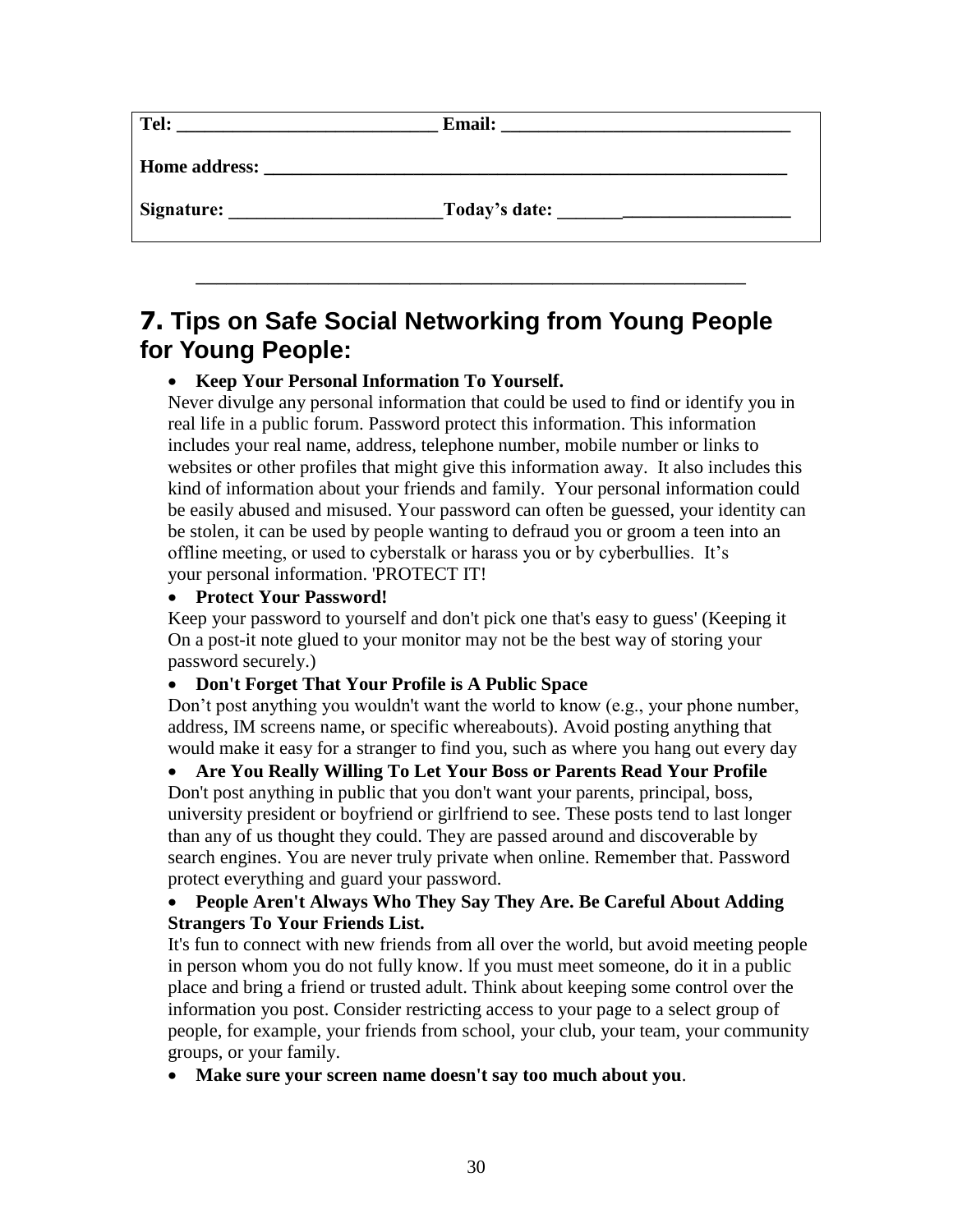Don't use your name, your age, or your hometown. Even if you think your screen name makes you anonymous, it doesn't take a genius to combine clues to figure out who you are and where you can be found.

#### • **Consider not posting your photo**.

lt can be altered and broadcast in ways you may

not be happy about. lf you do post one, ask yourself whether it's one your mum would display in the living room.

#### • **Be wary if a new online friend wants to meet you in person.**

Before you decide to meet someone, do your research: Ask whether any of your friends know the person, and see what background you can dig up through online search engines. If you decide to meet them, be smart about it: Meet in a public place, during the day, with friends you trust. Tell an adult or a responsible sibling where you're going, and when you expect to be back.

#### • **ThinkB4UClick**

Before posting something online, check and make sure it says what you wanted it to say, can't be misconstrued and is being posted at the right place or sent to the right person. Think about the person on the other side. Many cyberwars start with a careless message.

#### • **Take5!**

lf something upsets you online, put down the mouse and walk away form the computer...so no one will get hurt! Take five minutes to do something you enjoy doing for five minutes to help you calm down and reply with a clear head.

#### • **They are Just People You Meet Online, Not Real Friends**

Remember that your online friends are not really your friends. You may like them, think they understand the real you and even connect. But, unless you know them offline, they are not real friends. They are just cyberfriends. People who are smarter than you have been tricked. Don't become a victim!

#### • **I'm Receiving Unwanted Messages. What should I do?**

There are a few things you can do:

➢ You can anonymously report messages by clicking the "Report Messages" link under the name and picture of the sender when viewing a message.

➢ You can easily block any user on social networking sites from seeing or contacting you by entering their name in the "Block People" section on the Privacy page.

 $\triangleright$  You can limit the people who can find you in searches, which in turn limits who can message you. Or you can block users.

#### • **Don't Be An Easy Mark**

If something seems too good to be true, it's not true. Period. No exceptions. Does it make sense to you that the brother-in-law of the former Nigerian president found you out of the 700 million other users online to entrust with their 500 million Euro?

• **Harassment, Hate Speech and Inappropriate Content Should Be Reported** If you feel someone's behaviour is inappropriate, react. Talk with a trusted adult, or report it to the website or the authorities.

#### • **Trust your gut feeling if you have suspicions.**

If you feel threatened by someone or

uncomfortable because of something online, tell an adult you trust and report it to the